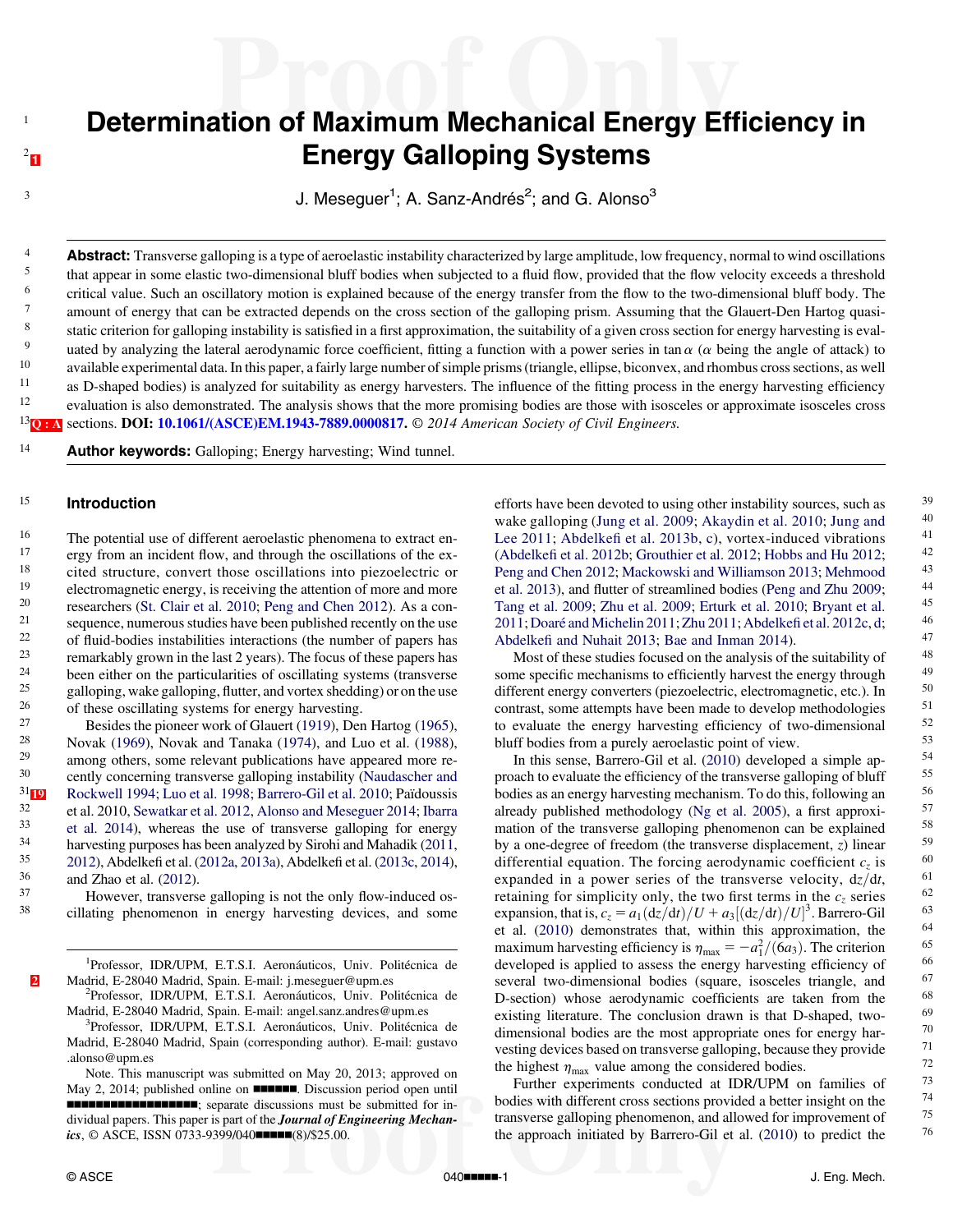<span id="page-1-0"></span>27 energy harvesting efficiency of these structures by also providing<br>
28 a larger set of experimental aerodynamic data to validate the meth- $^{78}$  a larger set of experimental aerodynamic data to validate the meth-<br> $^{79}$  edelegy In perticular, the transverse callering otehility of triangles <sup>79</sup> odology. In particular, the transverse galloping stability of triangles<br> $\frac{80}{(4 \text{ long of 12005} \cdot 2007 \cdot \text{ Along 2006})}$  elliness <sup>80</sup> [\(Alonso et al. 2005](#page-6-0), [2007](#page-6-0); [Alonso and Meseguer 2006](#page-6-0)), ellipses  $\frac{81}{(4 \text{ longo et al } 2010) \text{ biconvex and rhombi (Alonso et al } 2009) \text{ were}}$ <sup>81</sup> [\(Alonso et al. 2010\)](#page-6-0), biconvex, and rhombi ([Alonso et al. 2009](#page-6-0)) were<br><sup>82</sup> thoroughly determined by wind tunnel testing of cylinders with  $^{82}$  thoroughly determined by wind tunnel testing of cylinders with<br> $^{83}$  respective cross-sectional geometry and variable relative thickness  $^{83}$  respective cross-sectional geometry and variable relative thickness.<br> $^{84}$  Ry properly using the new and extended set of experimental

 $^{84}$  By properly using the new and extended set of experimental  $^{85}$  experimental  $^{85}$ <sup>85</sup> aerodynamic data, it is possible to further develop and improve the  $\frac{86}{2040}$ <sup>86</sup> methodology presented in Barrero-Gil et al. [\(2010](#page-6-0)) to evaluate the  $\frac{87}{100}$  transverse calloning energy efficiency of bluff bodies  $87$  transverse galloping energy efficiency of bluff bodies.<br> $88$  A brief summary of the theoretical foundation alread

88  $\mu$  A brief summary of the theoretical foundation already published<br>89  $\mu$  in Barrero-Gil et al. (2010) is provided in the "Mathematical Model" <sup>89</sup> in Barrero-Gil et al. [\(2010](#page-6-0)) is provided in the "Mathematical Model"<br><sup>90</sup> section, and a new and improved way to estimate *n* is presented 90 section, and a new and improved way to estimate  $\eta_{\text{max}}$  is presented.<br>91 The section "Analysis of the Energy Harvesting Properties of <sup>91</sup> The section "Analysis of the Energy Harvesting Properties of  $\frac{92}{100}$  Several Bluff Bodies" is devoted to the application of the *n* 92 Several Bluff Bodies" is devoted to the application of the  $\eta_{\text{max}}$  criterion to a large amount of new cross-sectional shapes. Con-<br>94 clusions are outlined in the "Conclusions" section clusions are outlined in the "Conclusions" section.

#### 95 Mathematical Model

<sup>96</sup> Theoretical foundations of galloping are well established and un-<br><sup>97</sup> derstood (Den Hartog 1965; Novak 1969, 1972). The simplest <sup>97</sup> derstood ([Den Hartog 1965](#page-6-0); [Novak 1969,](#page-6-0) [1972\)](#page-6-0). The simplest model to analyze the translational galloning behavior of a bluff body  $^{98}$  model to analyze the translational galloping behavior of a bluff body<br> $^{99}$  consists of a damped spring-mounted cylindrical body under the <sup>99</sup> consists of a damped spring-mounted cylindrical body under the action of an incoming smooth flow of velocity *U* parallel to the <sup>100</sup> action of an incoming smooth flow of velocity U, parallel to the  $\frac{101}{100}$  x axis (Fig. 1). Other relevant magnitudes are the ovlinder mass per <sup>101</sup> *x*-axis (Fig. 1). Other relevant magnitudes are the cylinder mass per  $\frac{102}{\pi}$  unit length *m* the mechanical damning ratio  $\zeta$  the natural circular <sup>102</sup> unit length, m, the mechanical damping ratio,  $\zeta$ , the natural circular frequency of oscillations  $\omega$ , the fluid density  $\omega$  and a characteristic <sup>103</sup> frequency of oscillations,  $\omega_n$ , the fluid density,  $\rho$ , and a characteristic transversel length of the calledy and imaginal hedy (eq. the transversal length of the galloping two-dimensional body (as the normal to wind length of its cross section  $h_{\rm m}$ ). Then assuming the 105 normal to wind length of its cross section,  $b_m$ ). Then, assuming the  $\frac{106}{100}$  hody is slender enough to assume two-dimensional flow the dy-<sup>106</sup> body is slender enough to assure two-dimensional flow, the dy-<br> $\frac{107}{2}$  namics of the system is driven by namics of the system is driven by

$$
m\left(\frac{\mathrm{d}^2 z}{\mathrm{d}t^2} + 2\zeta \omega_n \frac{\mathrm{d}z}{\mathrm{d}t} + \omega_n^2 z\right) = f_z(\alpha) = \frac{1}{2}\rho U^2 b_m c_z(\alpha) \qquad (1)
$$

<sup>108</sup> where  $z =$  vertical displacement;  $t =$  time;  $f_z =$  instantaneous two-<br><sup>109</sup> dimensional lateral force (parallel to the z-axis);  $c =$  instantaneous 109 dimensional lateral force (parallel to the z-axis);  $c_z$  = instantaneous<br>110 two-dimensional lateral force coefficient:  $\omega$  = undamned reso-110 two-dimensional lateral force coefficient;  $\omega_n$  = undamped reso-<br>111 nance frequency: and  $\zeta$  = damping coefficient nance frequency; and  $\zeta$  = damping coefficient.



**Fig. 1.** Two-dimensional body in galloping oscillation:  $c_l(\alpha)$ ,  $c_d(\alpha)$ , lift and drag coefficients, respectively;  $c_z(\alpha)$ , vertical force coefficient; D, damper;  $dz/dt$ , vertical velocity caused by galloping motion; S, spring; U, [14](#page-8-0) upstream unperturbed flow velocity;  $\alpha$ , angle of attack,  $\alpha_0$ , reference angle

In a body reference frame, across-wind oscillation of the structure  $112$ <br>indically changes the angle of attack of the incident wind. Such  $113$ periodically changes the angle of attack of the incident wind. Such  $^{113}$ a variation in the angle of attack produces variation in the aero-<br>
dynamic forces acting on the structure (Fig. 1) which in turn affects  $115$ dynamic forces acting on the structure (Fig. 1), which, in turn, affects  $115$ <br>the dynamic response of the structure Therefore transverse  $116$ the dynamic response of the structure. Therefore, transverse  $116$ <br>calloning can be explained as although the incident velocity  $U$  is  $117$ galloping can be explained as although the incident velocity  $U$  is  $117$ <br>uniform and constant because of the lateral oscillation of the body  $118$ uniform and constant, because of the lateral oscillation of the body,  $^{118}$ <br>in a body reference system, the total velocity changes both its mag,  $^{119}$ in a body reference system, the total velocity changes both its mag-<br>nitude and direction with time. Consequently, the body angle of attack  $120$ nitude and direction with time. Consequently, the body angle of attack also changes with time, hence the aerodynamic forces acting on it also changes with time, hence, the aerodynamic forces acting on it.  $\frac{121}{22}$ <br>Consider that a structure at rest is oriented at a given angle of  $\frac{122}{22}$ 

Consider that a structure at rest is oriented at a given angle of  $122$ <br>expressed to the incident flow (Alonso et al. 2005;  $123$ reference  $\alpha_0$  with respect to the incident flow [\(Alonso et al. 2005](#page-6-0);  $^{123}$ <br>Alonso and Mesequer 2006). When the body oscillates along  $^{124}$ [Alonso and Meseguer 2006](#page-6-0)). When the body oscillates along  $124$ <br>the z-axis direction within an uniform flow with velocity  $I_1$   $125$ the z-axis direction within an uniform flow with velocity  $U$ ,  $125$ <br>the relative velocity between the fluid and the body is  $U$ the relative velocity between the fluid and the body is  $U_r = \frac{126}{\left[\frac{I}{2}\right]}\left(\frac{1}{\left(\frac{1}{2}\right)^{2}} - \frac{I}{2}\left(1 + \frac{1}{2}\right)^{1/2}\right)$  where the engle of  $\frac{1}{2}$  $= [U^2 + (dz/dt)^2]^{1/2} = U(1 + \tan^2 \alpha)^{1/2}$ , where the angle of at-<br>tack caused by the oscillation is  $\tan \alpha = (dz/dt)/U$ ; therefore 128 tack caused by the oscillation is  $\tan \alpha = \frac{dz}{dt}/U$ ; therefore, 128<br> $U = U/\cos \alpha$ . First,  $d(\alpha)$ , and lift  $J(\alpha)$ , forces are respectively  $U_r = U/\cos \alpha$ . Drag,  $d(\alpha)$ , and lift,  $l(\alpha)$ , forces are, respectively,  $d(\alpha) = (1/2)\alpha U^2 h$ ,  $c(\alpha)$ , where  $\blacksquare$  130  $d(\alpha) = (1/2)\rho U_r^2 b_m c_d(\alpha)$  and  $l(\alpha) = (1/2)\rho U_r^2 b_m c_l(\alpha)$ , where **8** <sup>1[3](#page-8-0)0</sup><br>c<sub>1</sub>( $\alpha$ ) stands for the drag coefficient c<sub>1</sub>( $\alpha$ ) is the lift coefficient <sup>131</sup>  $c_d(\alpha)$  stands for the drag coefficient,  $c_l(\alpha)$  is the lift coefficient,  $\frac{131}{2}$  $\rho$  is the fluid density, and  $b_m$  is the characteristic transversal length  $\frac{132}{133}$ of the cylinder, as already stated. 133<br>The projection of those forces in the z-axis direction is  $f(\alpha)$  134

The projection of those forces in the z-axis direction is  $f_z(\alpha) = \frac{134}{\pi}$ <br> $-d(\alpha)\sin \alpha - l(\alpha)\cos \alpha$  and then Eq. (1) reads as  $= -d(\alpha)\sin \alpha - l(\alpha)\cos \alpha$ , and then Eq. (1) reads as

$$
m\left(\frac{d^2z}{dt^2} + 2\zeta\omega_n\frac{dz}{dt} + \omega_n^2 z\right) = -\frac{1}{2}\rho U_r^2 b_m[c_d(\alpha)\sin\alpha + c_l(\alpha)\cos\alpha]
$$
  

$$
= -\frac{1}{2}\rho U^2 b_m \frac{c_d(\alpha)\tan\alpha + c_l(\alpha)}{\cos\alpha}
$$
  

$$
= \frac{1}{2}\rho U^2 b_m c_z(\alpha)
$$
 (2)

To solve Eq. (2), the function  $c_z(\alpha)$  can be expanded in a power 136 series of tan  $\alpha$  (Barrero-Gil et al. 2010; Ng et al. 2005) by fitting the 137 series of tan  $\alpha$  [\(Barrero-Gil et al. 2010](#page-6-0); [Ng et al. 2005](#page-6-0)) by fitting the  $\frac{137}{138}$ function  $c_z(\alpha)$ , measured, for instance, in wind tunnel tests, to  $138$ <br>a polynomial in tap  $\alpha$  as a polynomial in tan  $\alpha$  as

$$
c_z(\alpha) = \sum_{j=1}^{\infty} a_{2j-1} \tan^{2j-1} \alpha
$$
 (3)

Only the antisymmetric part of  $c_z(\alpha)$  around  $c_z(\alpha_0)$  contributes to  $140$ <br>calloning Therefore, only the antisymmetric part of  $c_z(\alpha)$  is used to  $141$ galloping. Therefore, only the antisymmetric part of  $c_z(\alpha)$  is used to  $141$ <br>obtain the polynomial Eq. (3). As long as  $\alpha$  is small enough, the linear  $142$ obtain the polynomial Eq. (3). As long as  $\alpha$  is small enough, the linear  $142$ <br>term coefficient  $\alpha_1$  reduces to the function  $\frac{dc_1}{d\alpha} + c_2$  annearing  $143$ term coefficient  $\alpha_1$  reduces to the function dc<sub>l</sub>/d $\alpha + c_d$  appearing 143 in the Glaugri Dan Hartog quasi static criterion for galloning 144 in the Glauert-Den Hartog quasi-static criterion for galloping.  $144$ <br>Considering the movement is quasi-standy because tap  $\alpha \ll 1$ Considering the movement is quasi-steady, because  $\tan \alpha \ll 1$ ,  $145$ <br>the lateral force coefficient becomes  $c(\alpha) \approx -(\alpha \alpha + \alpha) + O(\alpha^2)$  146 the lateral force coefficient becomes  $c_z(\alpha) \approx -(c_d\alpha+c_l) + O(\alpha^2)$  146<br>=  $(c_z + d_{\alpha}/d_{\alpha})\approx + O(\alpha^2)$  $= -(c_d + dc_l/d\alpha)\alpha + O(\alpha^2)$ ; hence,  $a_1 = -(c_d + dc_l/d\alpha)$ .<br>The would imagginal sequential to in expected is a polygical party of the 148

The usual dimensionless variables in aeroelastic analysis are now  $148$ <br>roduced:  $y = \pi/h$ ,  $\pi = \omega + m^* = m/(ab^2)$ , and  $U^* = U/(\omega, h)$ , 149 introduced:  $y = z/b_m$ ,  $\tau = \omega_n t$ ,  $m^* = m/(\rho b_m^2)$ , and  $U^* = U/(\omega_n b_m)$  149<br>in Eq. (2) and substituting  $c(\alpha)$  by its series expansion in Eq. (3) 150 in Eq. (2), and substituting  $c_z(\alpha)$  by its series expansion in Eq. (3),  $150$ <br>Eq. (2) yields Eq.  $(2)$  yields

$$
\frac{d^2\psi}{d\tau^2} + 2\zeta \frac{d\psi}{d\tau} + \psi = \frac{U^{*2}}{2m^*} \sum_{j=1}^{\infty} a_{2j-1} \left(\frac{1}{U^*} \frac{d\psi}{d\tau}\right)^{2j-1}
$$
(4)

where y = dimensionless vertical displacement;  $\tau$  = dimensionless  $\blacksquare$  152<br>time:  $m^*$  = ratio of the mean density of the hody to the density of the time;  $m^*$  = ratio of the mean density of the body to the density of the  $153$ <br>surrounding fluid: and  $U^*$  = reduced velocity surrounding fluid; and  $U^*$  = reduced velocity.  $154$ <br>Once the problem formulation has been established (the problem

Once the problem formulation has been established (the pre-<br> $\frac{155}{156}$ ceding differential equation with suitable boundary and initial  $156$ <br>conditions) an approximation to the problem solution can be conditions), an approximation to the problem solution can be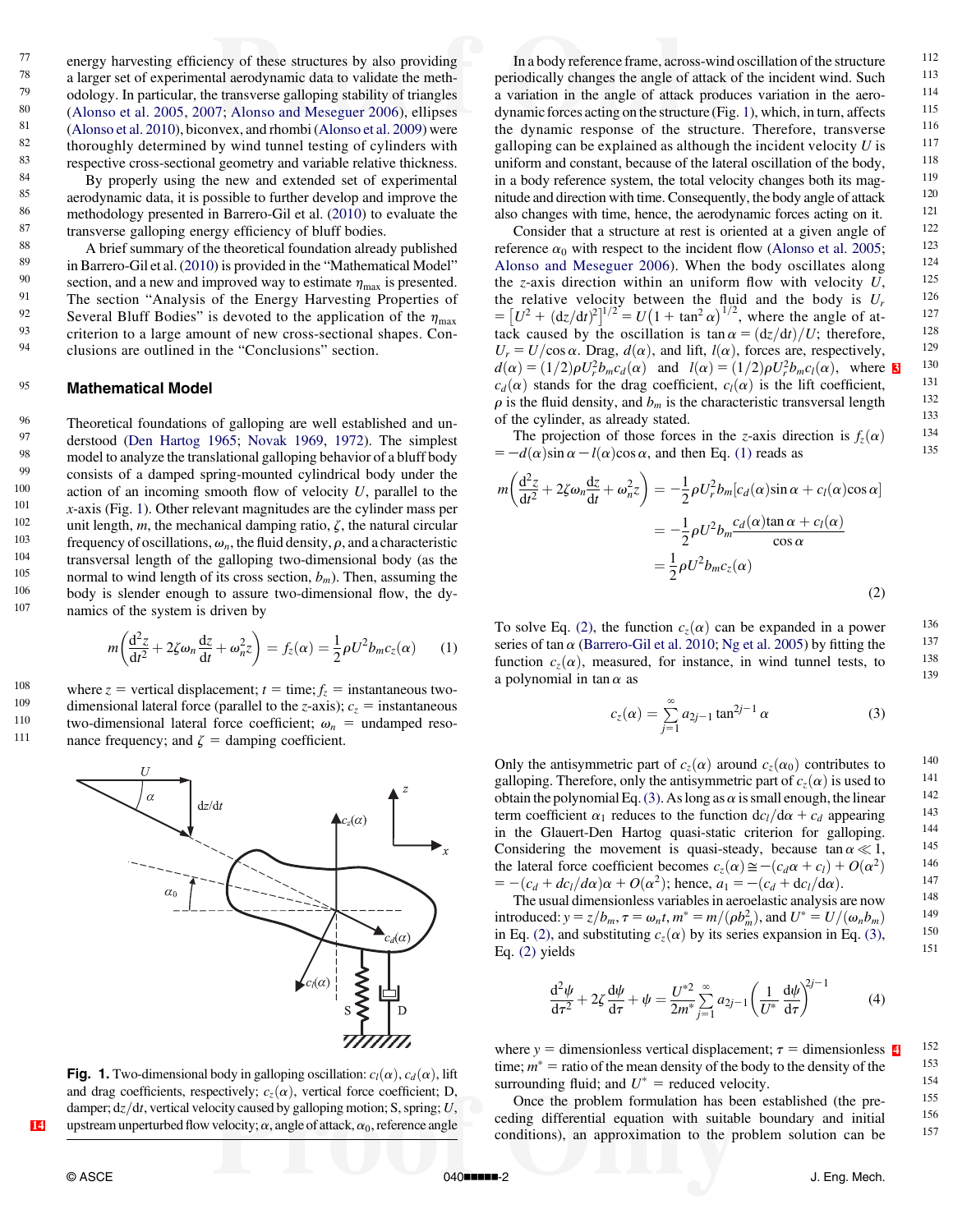<span id="page-2-0"></span>158 obtained by applying, for instance, the procedure already presented<br>159 in Barrero-Giletal (2010). The method consists of the application of <sup>159</sup> in Barrero-Gil et al. [\(2010](#page-6-0)). The method consists of the application of  $\frac{160}{160}$  the *V*<sub>r</sub>uley Becaliubey method to this differential constant to obtain  $160$  the Krylov-Bogoliubov method to this differential equation to obtain the time variation of the dimensionless galloping amplitude. To the time variation of the dimensionless galloping amplitude. To solve the problem, it is assumed that the body motion can be  $162$ <br>expressed as  $y = A^*(\tau) \cos(\tau + A(\tau))$  where  $A^*(\tau)$  and  $A(\tau)$  are  $163$ expressed as  $\psi = A^*(\tau)\cos[\tau + \phi(\tau)]$ , where  $A^*(\tau)$  and  $\phi(\tau)$  are 163<br>functions slowly varying with  $\tau$ . Then, the dimensionless amplitude 164 becomes and the company of the company of the company of the company of the company of the company of the company of the company of the company of the company of the company of the company of the company of the company of

$$
\frac{dA^*}{d\tau} = -\frac{1}{2\pi} \int_0^{2\pi} \left[ -2\zeta \frac{d\psi}{d\tau} + \frac{U^{*2}}{2m^*} \sum_{j=1} \frac{a_{2j-1}}{U^{*2j-1}} \left( \frac{d\psi}{d\tau} \right)^{2j-1} \right] \sin(\tau + \phi) d\tau
$$
\n
$$
= \zeta A^* - \frac{U^{*2}}{4m^*} \left[ a_1 \frac{A^*}{U^*} + \frac{3}{4} a_3 \left( \frac{A^*}{U^*} \right)^3 + \frac{5}{8} a_5 \left( \frac{A^*}{U^*} \right)^5 + \frac{35}{64} a_7 \left( \frac{A^*}{U^*} \right)^7 + \frac{63}{128} a_9 \left( \frac{A^*}{U^*} \right)^9 + \cdots \right] \tag{5}
$$

<sup>166</sup> The steady amplitude of the oscillations is given by the real and  $\frac{167}{167}$  realistics reads of  $44* / 4 = 0$ . Independent of the number of tarms <sup>167</sup> positive roots of  $dA^*/d\tau = 0$ . Independent of the number of terms<br><sup>168</sup> positive din Eq. (5) are of the neets is always  $A^* = 0$ . The spakified <sup>168</sup> retained in Eq. (5), one of the roots is always  $A^* = 0$ . The analytical  $169$  colculation of the other roots of Eq. (5) becomes more and more <sup>169</sup> calculation of the other roots of Eq. (5) becomes more and more complicated as the number of terms increases. If only  $a_1$  and  $a_2$  are 170 complicated as the number of terms increases. If only  $a_1$  and  $a_3$  are retained, the efficiency, or conversion factor, defined by the ratio of the nower extracted by the structure from the flow per unit length <sup>172</sup> the power extracted by the structure from the flow per unit length  $\frac{173}{2}$  and the total power in the flow per unit length becomes n <sup>173</sup> and the total power in the flow per unit length, becomes  $\eta_{\text{max}} = -a_1^2/(6a_3)$ , as already stated.<br>
<sup>175</sup> The power that can be obtained in a cycle from transverse cal- $=$   $-a_1^2/(6a_3)$ , as already stated.

<sup>175</sup> The power that can be obtained in a cycle from transverse gal-<br><sup>176</sup> Ioning oscillations  $P_1$  is obtained from the expression loping oscillations,  $P_g$ , is obtained from the expression

$$
P_g = \frac{1}{T} \int_0^T f_z \frac{\mathrm{d}z}{\mathrm{d}t} dt = \frac{\rho U^2 b}{2T} \int_0^T c_z \frac{\mathrm{d}z}{\mathrm{d}t} \mathrm{d}t \tag{6}
$$

177 where  $T =$  oscillation period.<br>178 In contrast, the power association

<sup>178</sup> In contrast, the power associated with the unperturbed flow is<br><sup>179</sup>  $P_1 = eI^{3}h/2$  and therefore, the energy hervesting efficiency is <sup>179</sup>  $P_f = \rho U^3 b_m/2$ , and therefore, the energy harvesting efficiency is <br><sup>180</sup>  $p - P / P$ .

<sup>180</sup>  $\eta = P_g/P_f$ .<br>
<sup>181</sup> The direct integration of Eq. (6), after the introduction of the<br>
<sup>182</sup> dimensionless variables to obtain *P* as performed in Barraro Gil <sup>182</sup> dimensionless variables, to obtain  $P_g$  as performed in Barrero-Gil<br><sup>183</sup> et al. (2010) results in a value for the efficiency of et al. [\(2010](#page-6-0)), results in a value for the efficiency of

$$
\eta = \frac{1}{2} \left[ a_1 \left( \frac{A^*}{U^*} \right)^2 + \frac{3}{4} a_3 \left( \frac{A^*}{U^*} \right)^4 + \frac{5}{8} a_5 \left( \frac{A^*}{U^*} \right)^6 + \frac{35}{64} a_7 \left( \frac{A^*}{U^*} \right)^8 + \frac{63}{128} a_9 \left( \frac{A^*}{U^*} \right)^{10} + \cdots \right]
$$
(7)

 $184$  A different approach can be introduced here for the determination<br> $185$  of the efficiency in a simpler way. The idea is to evaluate the power <sup>185</sup> of the efficiency in a simpler way. The idea is to evaluate the power<br><sup>186</sup>  $P$  not the aerodynamic force used in Eq. (6) f, but the dissinative <sup>186</sup>  $P_g$ , not the aerodynamic force used in Eq. (6),  $f_z$ , but the dissipative<br><sup>187</sup> term in Eq. (1), that is, the left-hand side of Eq. (1), Eq. (6) for P <sup>187</sup> term in Eq. [\(1\),](#page-1-0) that is, the left-hand side of Eq. [\(1\).](#page-1-0) Eq. (6) for  $P_g$  then becomes then becomes

$$
P_g = \frac{m}{T} \left[ \int_0^T \frac{d^2 z}{dt^2} \frac{dz}{dt} dt + 2\zeta \omega_n \int_0^T \left(\frac{dz}{dt}\right)^2 dt + \omega_n^2 \int_0^T z \frac{dz}{dt} dt \right]
$$
  
= 
$$
\frac{2m\zeta \omega_n}{T} \int_0^T \left(\frac{dz}{dt}\right)^2 dt
$$
(8)

<sup>189</sup> In writing the last term of Eq. (8), it has been considered that, z being 190 a periodic function, the integrals of both  $(d^2z/dt^2) \times (dz/dt)$  and <sup>190</sup> a periodic function, the integrals of both  $(d^2z/dt^2) \times (dz/dt)$  and  $z \times (dz/dt)$  are zero in a cycle 191  $z \times (dz/dt)$  are zero in a cycle.

Then, because it has been assumed that  $z = A(t) \cos[\omega_n t + \phi(t)]$ , 192<br>the introduction of the dimensionless variables already and the introduction of the dimensionless variables already  $193$ <br>begins here defined since  $d = 4^*(\alpha)$  and  $\alpha = 194$  and  $\alpha = 194$ having been defined, gives  $\psi = A^*(\tau)\cos[\tau + \phi(\tau)]$ , and  $dz/dt = \omega b \frac{d\psi}{dt} = -\omega b \frac{A^* \sin(\tau + \phi)}{dt}$  where it has been considered  $= \omega_n \overline{b}_m dy/dt = -\omega_n \overline{b}_m A^* \sin(\tau + \phi)$ , where it has been considered 195<br>that the time variation of both  $A^*(\tau)$  and  $\phi(\tau)$  is so slow that they 196 that the time variation of both  $A^*(\tau)$  and  $\phi(\tau)$  is so slow that they  $\frac{196}{197}$ can be considered constant in a cycle. Therefore

$$
P_g = \zeta \frac{m\omega_n^3 b_m^2}{\pi} \int_0^{2\pi} \left(\frac{d\psi}{d\tau}\right)^2 d\tau
$$
  
=  $\zeta \frac{m\omega_n^3 b_m^2}{\pi} \int_0^{2\pi} \{-A^*(\tau)\sin[\tau + \phi(\tau)]\}^2 d\tau = \zeta m\omega_n^3 b_m^2 A^{*2}$  (9)

Thus, the expression giving the efficiency now results in  $198$ 

$$
\eta = \frac{2\zeta m^*}{U^*} \left(\frac{A^*}{U^*}\right)^2 \tag{10}
$$

where  $\zeta m^*$  is proportional to the Scruton number. Obviously, this  $199$ <br>let expression states that the only energy that is harvested out of  $200$ last expression states that the only energy that is harvested out of  $^{200}$ <br>the flow by the colloning motion is the energy discipated by  $^{201}$ the flow by the galloping motion is the energy dissipated by  $\frac{201}{202}$ the structure. 202<br>The analytical calculation of the maximum efficiency becomes  $203$ 

The analytical calculation of the maximum efficiency becomes  $^{203}$ <br>complex when more than the first two terms in the polynomial  $^{204}$ too complex when more than the first two terms in the polynomial  $^{204}$ <br>approximation to  $c(\alpha)$ . Eq. (3), are considered. In that case, the  $^{205}$ approximation to  $c_z(\alpha)$ , Eq. [\(3\),](#page-1-0) are considered. In that case, the  $205$ <br>problem solution is better achieved by a numerical method. The  $206$ problem solution is better achieved by a numerical method. The  $^{206}$ <br>procedure used in the present work when more than two terms are  $^{207}$ procedure used in the present work when more than two terms are used in Eq. [\(3\)](#page-1-0) is the following: 208<br>1. First the coefficients  $a_{2k}$ , of the series expansion in Eq. (3) are 209

- 1. First, the coefficients  $a_{2j-1}$  of the series expansion in Eq. [\(3\)](#page-1-0) are calculated by fitting this expression to available experimental 210 data. Note that the values of the fitted coefficients denend on 211 data. Note that the values of the fitted coefficients depend on  $\frac{211}{212}$ the number of terms considered in Eq. [\(3\).](#page-1-0)  $212$ <br>Once the coefficients  $a_{\text{tot}}$  are known the corresponding  $213$
- 2. Once the coefficients  $a_{2j-1}$  are known, the corresponding 213<br>functions  $dA^* / d\tau$  Eq. (5) are evaluated. It must be pointed 214 functions  $dA^*/d\tau$ , Eq. (5), are evaluated. It must be pointed  $214$ <br>out that the parameters involved in Eq. (5) are  $A^* I^*$  and  $\zeta m^*$ . 215 out that the parameters involved in Eq. (5) are  $A^*$ ,  $U^*$ , and  $\zeta m^*$ ; <sup>215</sup><br>therefore in this process two of them are fixed (namely  $A^*$  <sup>216</sup> therefore, in this process, two of them are fixed (namely,  $A^*$  216<br>and  $Zm^*$ ) whereas the third one  $U^*$  is considered to be an 217 and  $\zeta m^*$ ), whereas the third one,  $U^*$ , is considered to be an  $^{217}$ <br>independent variable. The result depends on the values chosen  $^{218}$ independent variable. The result depends on the values chosen  $^{218}$ <br>for  $\Lambda^*$  and  $\zeta$ <sup>+</sup> (odditional comments on this point are given  $^{219}$ for  $A^*$  and  $\zeta m^*$  (additional comments on this point are given  $\frac{219}{220}$ later in this work). 220<br>The roots of  $dA^* / d\tau = 0$  are then calculated; thus, the critical 221
- 3. The roots of  $dA^*/d\tau = 0$  are then calculated; thus, the critical  $\frac{221}{222}$ values of  $U^*$  corresponding to the selected values of  $A^*$  and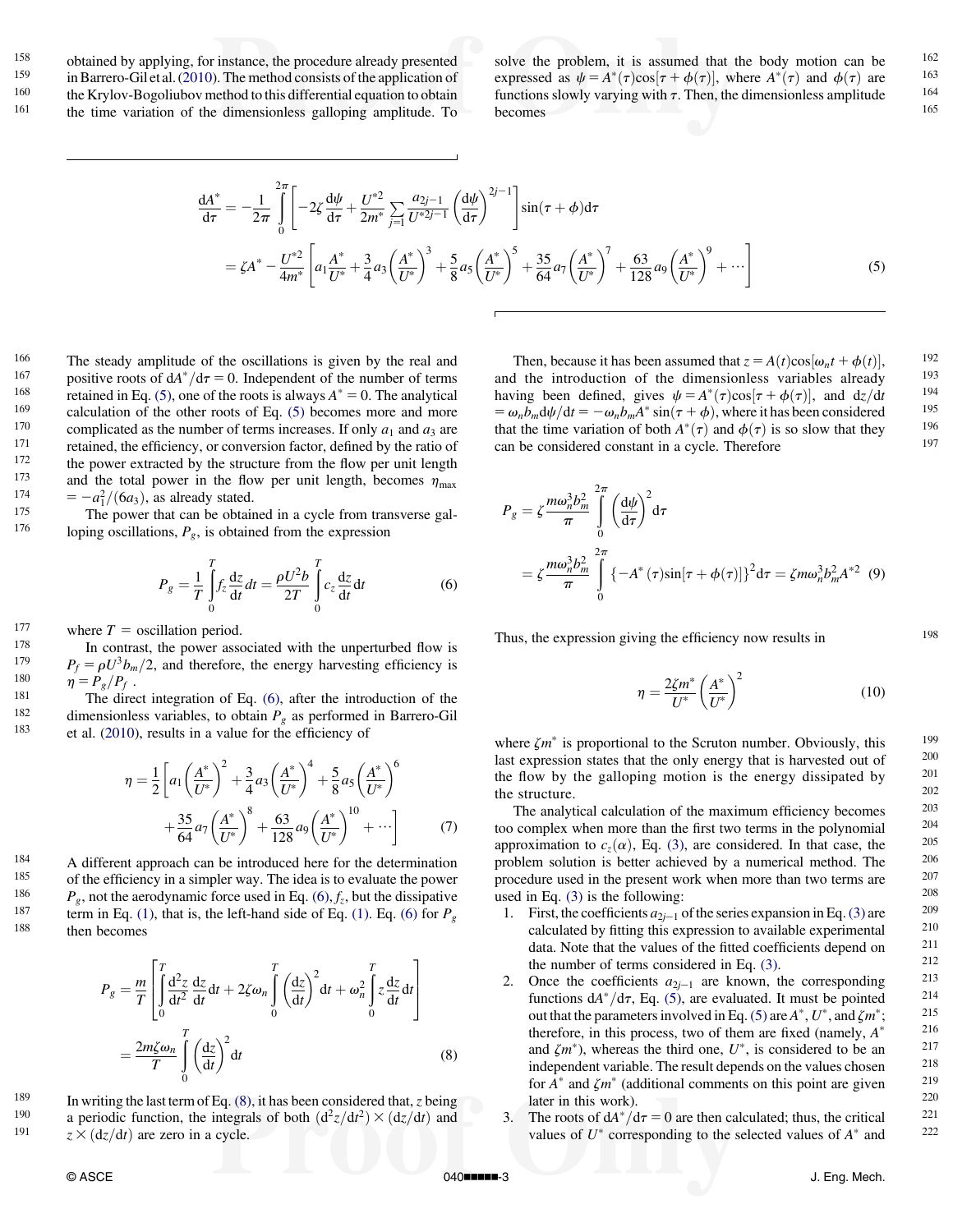<span id="page-3-0"></span><sup>223</sup>  $\zeta m^*$  are obtained (formally, the smaller value of the critical  $U^*$  $^{224}$  is the one of interest).<br> $^{225}$   $^4$  Then the efficiency is

<sup>225</sup> 4. Then, the efficiency is determined by using either Eq. [\(7\)](#page-2-0) or  $\frac{226}{5}$  Eq. (10) as a function of  $U^*$   $4^*$  and  $\zeta m^*$ Eq. [\(10\)](#page-2-0) as a function of  $U^*$ ,  $A^*$ , and  $\zeta m^*$ .

#### <sup>227</sup> Analysis of the Energy Harvesting Properties of **Several Bluff Bodies Several Bluff Bodies**

<sup>229</sup> In the simplest approach, when only the first two terms  $(a_1 \text{ and } a_3)$ <br><sup>230</sup> are considered in the series (3), the maximum efficiency occurs when <sup>230</sup><sub>0</sub> are considered in the series (3), the maximum efficiency occurs when<br><sup>231</sup>  $\sigma = -a^2/(6a)$  $\sigma = -a^2/(6a)$  $\sigma = -a^2/(6a)$ . This expression gives a rough approximation to <sup>231</sup>  $\eta_{\text{max}} = -a_1^2/(6a_3)$ . This expression gives a rough approximation to the quality of a given two-dimensional body to extract energy 232 the quality of a given two-dimensional body to extract energy<br>233 through transverse galloning oscillations. Despite the limited an- $2^{233}$  through transverse galloping oscillations. Despite the limited ap-<br> $2^{234}$  plication of this approximation it seems clear that the more  $^{234}$  plication of this approximation, it seems clear that the more  $^{235}$  $^{235}$  promising bodies for power extraction are those whose cross sec-<br> $^{236}$  tions provide large positive values of the coefficient  $\epsilon$  and small <sup>236</sup> tions provide large positive values of the coefficient  $a_1$  and small<br><sup>237</sup> negative values of  $a_n$ . In a first engravimation (small values of the <sup>237</sup> negative values of  $a_3$ . In a first approximation (small values of the  $a_3$ ?)<sup>238</sup> angle of attack) the coofficient  $a_3$  can be identified with the Glauert <sup>238</sup> angle of attack), the coefficient  $a_1$  can be identified with the Glauert-<br><sup>239</sup> Den Hartog parameter for galloning, and it must be positive (the <sup>239</sup> Den Hartog parameter for galloping, and it must be positive (the  $^{240}$  body must be stalled), whereas a has to be positive because this 240 body must be stalled), whereas  $a_3$  has to be negative, because this 241  $241$  parameter represents the capacity of the system to keep the amplitude<br> $242$  of the callening escallations between finite boundaries (limit avalent  $242$  of the galloping oscillations between finite boundaries (limit cycle  $243$  oscillations)  $\frac{243}{244}$  oscillations).

244 Note also that when only two terms are considered, the maximum<br>245 efficiency does not depend on the parameters involved in Eq. (10) <sup>245</sup> efficiency does not depend on the parameters involved in Eq. [\(10\).](#page-2-0)<br><sup>246</sup> This expression is not applicable, however, when more terms are <sup>246</sup> This expression is not applicable, however, when more terms are  $\frac{247}{\pi}$  rational in Eq. (5)  $247$  retained in Eq. [\(5\)](#page-2-0).<br>248 Using sufficient

<sup>248</sup> Using sufficient terms in the series expansion of the force co-<br><sup>249</sup> efficient  $c(\alpha)$  is important for properly predicting the energy bar 249 efficient  $c_z(\alpha)$  is important for properly predicting the energy har-<br>250 vesting efficiency of a given structure. In addition, when this force <sup>250</sup> vesting efficiency of a given structure. In addition, when this force<br><sup>251</sup> coofficient is obtained from experimental data, the process of fitting <sup>251</sup> coefficient is obtained from experimental data, the process of fitting these data determines the accuracy of the results. The fitting process <sup>252</sup> $\overline{Z}$  these data determines the accuracy of the results. The fitting process<br><sup>253</sup> is affected by the value of the reference angle  $\alpha_s$  selected [formally <sup>253</sup> is affected by the value of the reference angle  $\alpha_0$  selected [formally, 254 only the antisymmetric part of  $c(\alpha)$  obtained from experimental <sup>254</sup> only the antisymmetric part of  $c_z(\alpha)$  obtained from experimental<br><sup>255</sup> data are considered and by the number of data points taken around  $^{255}$  data are considered] and by the number of data points taken around<br> $^{256}$  the control one. In the fitting process of a given equation to a set of <sup>256</sup> the central one. In the fitting process of a given equation to a set of  $257$  experimental data the first condition that should be fulfilled is that  $257$  experimental data, the first condition that should be fulfilled is that<br> $258$  the equation must be engravited to reproduce the main features of <sup>258</sup> the equation must be appropriate to reproduce the main features of  $\frac{259}{100}$  the experimental data (in the case of a power series, this is generally <sup>259</sup> the experimental data (in the case of a power series, this is generally  $\frac{259}{260}$  or achieved by rataining enough terms in the truncated series) oth  $^{260}$  achieved by retaining enough terms in the truncated series), oth-<br> $^{261}$  eriting your different conclusions can be reached from the con-<sup>261</sup> erwise, very different conclusions can be reached from the con-<br> $\frac{262}{\text{cylucions}}$  that the experimental data show  $\frac{262}{263}$  clusions that the experimental data show.

 $263$  The main purpose of this work is to investigate how the ap-<br> $264$  represents do do the force coefficient from the experiproximation chosen to derive the force coefficient from the experi- $\frac{265}{266}$  mental data for calculating the energy harvesting efficiency<br> $\frac{266}{266}$  determines the accuracy of the results. The criteria derived for that <sup>266</sup> determines the accuracy of the results. The criteria derived for that  $\frac{267}{\text{approximation}}$  constant the simpler approach to evolugie the <sup>267</sup> approximation, together with the simpler approach to evaluate the  $^{268}$  harvesting efficiency presented in the "Mathematical Model" sec-<sup>268</sup> harvesting efficiency presented in the "Mathematical Model" sec-<br><sup>269</sup> tion, substantially improves the mathed presented in Perrac Gil <sup>269</sup> tion, substantially improves the method presented in Barrero-Gil<sup>270</sup> et al. (2010). This improved method is applied to bodies with dif  $270$  et al. ([2010](#page-6-0)). This improved method is applied to bodies with dif-<br> $271$  ferent cross sections  $271$  ferent cross sections.<br> $272$  The analysis is r

 $^{272}$  The analysis is performed first on D-shaped cross sections,<br> $^{273}$  whose efficiency is derived in Barrero Gil et al. (2010) by choosing <sup>273</sup> whose efficiency is derived in Barrero-Gil et al. ([2010\)](#page-6-0) by choosing  $\frac{274}{100}$  as whis polynomial for the force coefficient enproximation from 274 a cubic polynomial for the force coefficient approximation from<br>275 experimental data available in the literature. To contrast these results  $275$  experimental data available in the literature. To contrast these results  $276$  and apply the new findings to the energy hervesting officiency  $^{276}$  and apply the new findings to the energy harvesting efficiency<br> $^{277}$  evolution new wind tunnel tests were performed at IDP/UPM on 277 evaluation, new wind tunnel tests were performed at IDR/UPM on  $^{278}$  a D-shaped cross-section body  $278$  a D-shaped cross-section body.<br>279 A prism with the cross sect

 $2^{279}$  A prism with the cross section (Fig. 2) was built up, and its  $2^{80}$ 280 aerodynamic properties were measured in the A9 wind tunnel at  $^{281}$  IDR/UPM. This wind tunnel is an onen circuit closed test chamber. <sup>281</sup> IDR/UPM. This wind tunnel is an open circuit, closed test chamber  $^{282}$  whose cross section is 1.8-m high and 1.5-m wide. Turbulance <sup>282</sup> whose cross section is 1.8-m high and 1.5-m wide. Turbulence<br><sup>283</sup> intensity is approximately 2.5% at 20 m/s wind velocity. The model <sup>283</sup> intensity is approximately 2.5% at 20 m/s wind velocity. The model<br><sup>284</sup> span wes 0.8 m, and there were two flat plates parallel to the flow at span was 0.8 m, and there were two flat plates parallel to the flow at



**Fig. 2.** Variation with tan  $\alpha$  of the lateral force coefficient  $c<sub>z</sub>$  in the case of D-shaped bodies (symbols and key lines are explained in the text)

the ends of the prism to assure two-dimensional behavior. Aero-<br>dynamic loads were measured through a six component strain dynamic loads were measured through a six-component strain-<br>  $286$ <br>  $287$ <br>  $287$ <br>  $\overline{C}$ <br>  $287$ <br>  $\overline{C}$ <br>  $287$ gauge balance (ATI DELTA, ATI Industrial Automation, Apex,  $\frac{8}{12}$  $\frac{8}{12}$  $\frac{8}{12}$   $^{287}$  North Carolina), whereas the flow velocity was measured with a  $^{288}$ North Carolina), whereas the flow velocity was measured with a  $\frac{288}{\text{Bitthale (model 3.3.311 \text{ A}irflow Systeme}$  Delles Toxes) connected  $\frac{289}{\text{B}}$ Pitot tube (model 3.3.311, Airflow Systems, Dallas, Texas), connected  $^{289}$ <br>to a Schaewitz Lucas pressure transducer. The D-shaped model  $^{290}$ to a Schaewitz Lucas pressure transducer. The D-shaped model  $^{290}$ <br>was mounted on a rotating platform NEWPORT RV120 PP-HI was mounted on a rotating platform NEWPORT RV120-PP-HL <sup>291</sup><br>(Newport Corporation Irvine Colifornia) which in turn was <sup>292</sup> (Newport Corporation, Irvine, California), which, in turn, was  $^{292}$ <br>mounted on the strain-gauge balance. The rotating platform can set  $^{293}$ mounted on the strain-gauge balance. The rotating platform can set  $\frac{293}{294}$ the model angle of attack within  $\pm 0.1^\circ$  accuracy. The balance has a maximum measurement uncertainty of 1.25%. No provisions for  $^{295}$ <br>blockage corrections of the measured loads have been undertaken as  $^{296}$ blockage corrections of the measured loads have been undertaken, as  $^{296}$ <br>even in the worst case, the model front area (including end plates) is  $^{297}$ even in the worst case, the model front area (including end plates) is  $\frac{297}{298}$ less than 8% of the test section flow area.  $298$ <br>Aerodynamic forces were measured from  $\alpha = -00^{\circ}$  to  $\alpha = 299$ 

Aerodynamic forces were measured from  $\alpha_0 = -90^\circ$  to  $\alpha_0 = 299$ <br>+00° at a 1° step. At each reference angle the loads were sampled 300  $= +90^{\circ}$  at a 1° step. At each reference angle, the loads were sampled  $=$   $\frac{300}{200}$  Hz during 30 s. The results obtained are shown in Fig. 2, in the  $=$   $\frac{301}{200}$ at 200 Hz during 30 s. The results obtained are shown in Fig. 2, in the  $^{301}$ <br>same plot of the experimental data reported by Berrero Gil et al.  $^{302}$ same plot of the experimental data reported by Barrero-Gil et al.  $302$ <br>(2010) In Fig. 2, the symbols represent the experimental data  $303$ ([2010\)](#page-6-0). In Fig. 2, the symbols represent the experimental data  $^{303}$ <br>reported by Barrero-Gil et al. (2010) (circles) and the data measured  $^{304}$ reported by Barrero-Gil et al. ([2010](#page-6-0)) (circles) and the data measured  $^{304}$ <br>at JDP/LIPM focilities (rbombi). The lines correspond to fitted  $^{305}$ at IDR/UPM facilities (rhombi). The lines correspond to fitted equations in the experimental data reported by Barrero-Gil et al.  $^{306}$ <br>(2010) (circles) by rateining only the first two terms in Eq. (3) (colid  $^{307}$  $(2010)$  $(2010)$  (circles) by retaining only the first two terms in Eq.  $(3)$  (solid lines). The influence of the number of experimental points in the  $308$ <br>fitting process is as follows: line 1 represents the fitting result when  $309$ fitting process is as follows: line 1 represents the fitting result when  $\frac{309}{209}$  and  $\frac{309}{209}$  represents the  $\frac{309}{209}$ only nine experimental points (white circles) are used; line 2 rep-<br>recents the fitting result when 11 experimental points (white and gray  $311$ resents the fitting result when 11 experimental points (white and gray  $\frac{311}{2}$  circles) are considered, and line 3 is obtained when the whole set of  $\frac{312}{2}$ circles) are considered, and line 3 is obtained when the whole set of  $312$ <br>experimental points reported by Barrero Gil et al. (2010) is con  $313$ experimental points reported by Barrero-Gil et al.  $(2010)$  $(2010)$  is con-<br>sidered in the fitting process [15] experimental points (white grove  $314$ sidered in the fitting process  $[15$  experimental points (white, gray,  $314$ <br>and black circles). Line A is the one given in Barraro Gil et al.  $315$ and black circles)]. Line 4 is the one given in Barrero-Gil et al.  $315$ <br>(2010) fitting with only two terms  $316$  $(2010)$  $(2010)$ , fitting with only two terms.  $316$ <br>The dependence on the considered number of experimental  $317$ 

The dependence on the considered number of experimental  $317$ <br>ints used to fit lateral force coefficients to data presented in Fig. 2  $318$ points used to fit lateral force coefficients to data presented in Fig.  $2^{318}$ <br>can be found in Table 1 can be found in Table [1](#page-4-0). 319<br>There are some differences between the two sets of experimental  $^{319}$ 

There are some differences between the two sets of experimental  $320$ <br>3. which can be explained by keeping in mind the experiments  $321$ data, which can be explained by keeping in mind the experiments  $321$ <br>described barain, that the pensimular part of the D shaped bady  $322$ described herein, that the noncircular part of the D-shaped body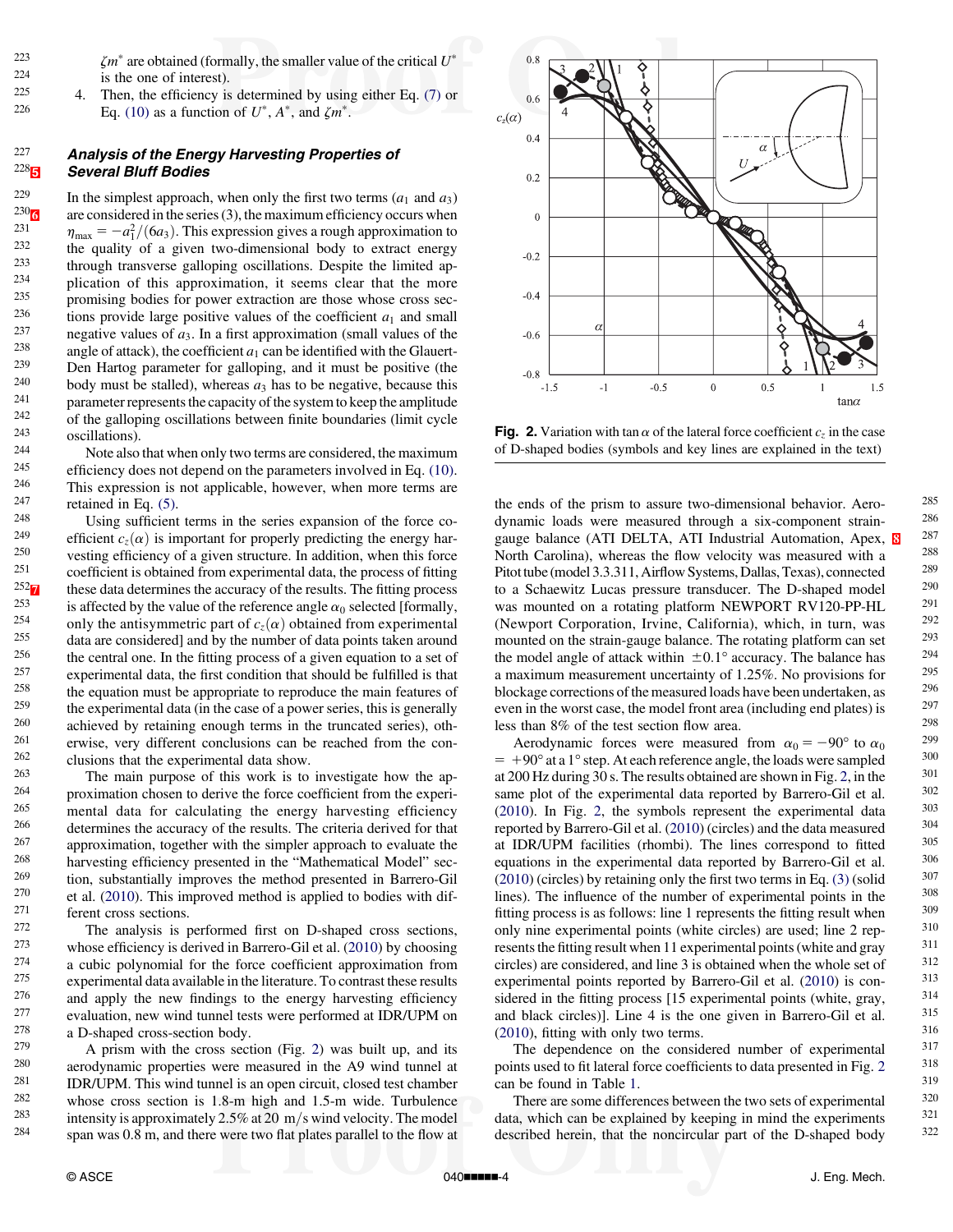<span id="page-4-0"></span>323 contour is not exactly a flat surface, but is formed by two planes,<br> $324$  creating an angle of  $170^\circ$  between them (instead of  $180^\circ$ ). This  $324$  creating an angle of  $170^\circ$  between them (instead of  $180^\circ$ ). This cliently modifies the corolynomic behavior of large values of the  $\frac{325}{326}$  slightly modifies the aerodynamic behavior at large values of the angle of attack (in this case, the relative thickness is 1.84 instead of 2)  $326$  angle of attack (in this case, the relative thickness is 1.84 instead of 2).<br> $327$  The force coefficient curve is then fitted by teking different

 $327$  The force coefficient curve is then fitted by taking different<br> $328$  numbers of experimental points measured during the IDP/UDM  $\frac{328}{329}$  numbers of experimental points measured during the IDR/UPM  $\frac{329}{330}$  wind tunnel tests to assess the influence of this parameter, and  $\frac{330}{330}$  thus the fitting curves using the 9–11 and 15 experimental points  $330$  thus, the fitting curves using the 9, 11, and 15 experimental points  $331$ 331 are also represented in Fig. [2](#page-3-0). Finally, the fitting curve given in  $332\pi$ <br>332 $\pi$  Rarrero-Gil et al. (2010) is also included in Fig. 2. A close look at the  $\frac{332\text{g}}{233}$  Barrero-Gil et al. [\(2010](#page-6-0)) is also included in Fig. [2.](#page-3-0) A close look at the curves in Fig. 2 indicates how important it is to have the right choice <sup>333</sup> curves in Fig. [2](#page-3-0) indicates how important it is to have the right choice<br><sup>334</sup> of the approximation to  $g(x)$  from the axparimental data; specify 334 of the approximation to  $c_z(\alpha)$  from the experimental data; specifically, if the range of experimental data points is large (this applies to  $\alpha$  D-shaned cross sections but also to other bodies), then the curvature  $336$  D-shaped cross sections but also to other bodies), then the curvature<br> $337$  variation of the function should not be so simple. As shown in Fig. 2.  $337$  variation of the function should not be so simple. As shown in Fig. [2,](#page-3-0)  $338$  the real behavior of the amerimental data is observatived by an  $\frac{338}{239}$  the real behavior of the experimental data is characterized by an almost zero alone at the origin but if the data interval taken for the  $\frac{339}{40}$  almost zero slope at the origin, but if the data interval taken for the  $\frac{340}{40}$  $340$  curve fitting is too large, the extreme points of the interval are those  $341$  driving the value of the slope of the fitting curve. In this case, it is  $341$  driving the value of the slope of the fitting curve. In this case, it is  $\frac{342}{143}$  possible to obtain a fitting curve with a slope at the origin larger than  $343$  that shown by the experimental data, which means an overestimation  $344$ <sup>344</sup> of the energy harvesting efficiency. The curvature of the curves at the origin is also changed  $345$  origin is also changed.<br> $346$  The new energoes is

 $^{346}$  The new approach for the evaluation of the energy harvesting<br> $^{347}$  efficiency is also enabled to other two dimensional bodies that may  $347$  efficiency is also applied to other two-dimensional bodies that may  $348$  he unstable and experience transverse calloning oscillations. During  $\frac{348}{149}$  be unstable and experience transverse galloping oscillations. During the study of the next experience a receptible process during the study in the next experience of receptible process.  $\frac{349}{250}$  the past several years, a research program devoted to studying the transverse colloning characteristics of prigmatic hodies with simple <sup>350</sup> transverse galloping characteristics of prismatic bodies with simple<br><sup>351</sup> basic cross sectional shapes has been carried out at IDP/UDM  $\frac{351}{352}$  basic cross-sectional shapes has been carried out at IDR/UPM. <sup>352</sup> Within this program, parametric experimental studies of bodies like isosceles triangles, ellipses, biconvex aerofoils, and rhombi

**Table 1.** Variation of the  $a_1$  and  $a_3$  Coefficients Appearing in Eq. [\(3\)](#page-1-0) of [17](#page-8-0) the Lateral Force Acting on D-shaped Bodies

|    |             | Number of experimental  |                |          |
|----|-------------|-------------------------|----------------|----------|
| 18 | Line number | points                  | a <sub>1</sub> | $a_3$    |
|    |             | 11                      | $-0.159$       | $-0.758$ |
|    | 2           | 9                       | $-0.305$       | $-0.394$ |
|    | 3           | 15                      | $-0.601$       | 0.043    |
|    | 4           | The same as line 3, but | $-0.79$        | 0.19     |
|    |             | $(0,0)$ excluded        |                |          |

Note.  $c_z(\alpha) = a_1 \tan \alpha + a_3 \tan^3 \alpha$ , as a function of the number of experimental points used to fit the previous expression to experimental data represented in Fig. [2.](#page-3-0) Line number identifies the fitting curve in Fig. [2.](#page-3-0) Line 4 corresponds to the results reported in Barrero-Gil et al. ([2010](#page-6-0)).

(Fig. 3) have been carried out by wind tunnel tests. The parameters  $354$ <br>that define the members of a given family of bluff bodies are the  $355$ that define the members of a given family of bluff bodies are the  $\frac{355}{256}$ relative thickness,  $\tau$ , which is defined as the ratio of the maximum  $356$ <br>thickness heat for the reference body cross section to its chord c. The  $357$ thickness,  $b_m$ , of the reference body cross section to its chord, c. The  $\frac{357}{258}$ reference body cross section is the one corresponding to  $\alpha_0 = 0$  <sup>358</sup><br>(Fig. 3) Similar c ( $\alpha$ ) curves for these bodies, as the one depicted in <sup>359</sup> (Fig. 3). Similar  $c_z(\alpha)$  curves for these bodies, as the one depicted in  $359$ <br>Fig. 2, can be found in Alonso and Massauge (2006), in Alonso at al.  $360$ Fig. [2](#page-3-0), can be found in Alonso and Meseguer ([2006](#page-6-0)), in Alonso et al.  $\frac{360}{(2005, 2007)}$  in the case of triangular cross section bodies, in Alonso  $\frac{361}{(2005, 2007)}$  $(2005, 2007)$  $(2005, 2007)$  $(2005, 2007)$  $(2005, 2007)$  in the case of triangular cross section bodies, in Alonso  $^{361}$ <br>et al.  $(2009)$  for biconvex cross section bodies, in Alonso et al.  $^{362}$ et al. [\(2009](#page-6-0)) for biconvex cross section bodies, in Alonso et al.  $362$ <br>(2000) and in Iberra at al. (2014) for rhamboidal gross section  $(2009)$  $(2009)$  $(2009)$  and in Ibarra et al.  $(2014)$  $(2014)$  $(2014)$  for rhomboidal cross-section  $363$ <br>priems and in Alonso et al.  $(2010)$  for allintical cross section  $364$ prisms, and in Alonso et al. ([2010\)](#page-6-0) for elliptical cross-section  $364$ <br>begans In all the preceding eases the dependence of  $a(x)$  on the  $365$ beams. In all the preceding cases, the dependence of  $c_z(\alpha)$  on the <sup>365</sup><br>parameters defining the section geometry is considered parameters defining the section geometry is considered.  $366$ <br>Obviously, to extract energy from galloning oscillations, the  $367$ 

Obviously, to extract energy from galloping oscillations, the  $367$ <br>of exercise gravitations, installity, which associates to with  $368$ configuration must develop instability, which according to pub-<br> $\frac{368}{100}$ lished information, only occurs at given values of the reference  $369$ <br>angle  $\alpha$ , which is different for each family of hodies. The differ  $370$ angle  $\alpha_0$ , which is different for each family of bodies. The differ-<br>ont stebility mans for the proviously listed geometries have been  $371$ ent stability maps for the previously listed geometries have been  $^{371}$ <br>muhlished elsewhere Information concerning triangular prisms can published elsewhere. Information concerning triangular prisms can<br>be found in Alonso at al. (2005–2007–2012). Alonso and Massauer. be found in Alonso et al. [\(2005](#page-6-0), [2007](#page-6-0), [2012\)](#page-6-0), Alonso and Meseguer  $\frac{373}{(2006)}$  and Junge and Burgeti (2000), allintical hodies are considered ([2006\)](#page-6-0), and Iungo and Buresti ([2009\)](#page-6-0); elliptical bodies are consid-<br>and in Alance at al. (2010), and both biograms and rhamboidal  $375$ ered in Alonso et al. [\(2010](#page-6-0)), and both biconvex and rhomboidal  $375$ <br>erece section bodies are analyzed in Alonso et al. (2000) cross-section bodies are analyzed in Alonso et al. ([2009\)](#page-6-0). <sup>376</sup><br>The corresponding values of the function  $c_n(x) = [c_n(x)] \tan \alpha$  <sup>377</sup>

The corresponding values of the function  $c_z(\alpha) = [c_d(\alpha)\tan \alpha$  377<br>2.  $(c_2)$  /  $(205 \text{ s})$  bay a been algorithm and available wind tunnal 378  $+ c_l(\alpha)$ / $\cos \alpha$  have been calculated from the available wind tunnel <sup>378</sup> tests data on the aerodynamic coefficients of the bodies under  $379$ <br>consideration. These date are fitted to not requirements in tense that  $380$ consideration. These data are fitted to polynomials in tan $\alpha$ , thus  $^{380}$ <br>giving the values of the coefficients  $q_{21}$ . Then the maximum  $^{381}$ giving the values of the coefficients  $a_{2j-1}$ . Then, the maximum  $381$ <br>officiencies are obtained according to Eq. (10) and the new approach  $382$ efficiencies are obtained according to Eq.  $(10)$  and the new approach  $382$ <br>presented in the "Mathematical Model" section presented in the "Mathematical Model" section. 383<br>The geometry that shows the maximum efficiency now needs to 384

The geometry that shows the maximum efficiency now needs to  $384$ <br>determined as well as which geometry (represented by its relative  $385$ be determined, as well as which geometry (represented by its relative  $\frac{385}{120}$ thickness) also shows the maximum efficiency for each family of  $386$ <br>hodies. Fig. 4 shows the variation with the relative thickness of the  $387$ bodies. Fig. [4](#page-5-0) shows the variation with the relative thickness of the  $\frac{387}{288}$ maximum efficiency of the different families of bluff bodies. The  $\frac{388}{289}$ results represented in Fig. [4](#page-5-0) correspond to the case  $A^* = 2$  and  $\zeta m^* = 1(\alpha_0 \approx 180^\circ)$ , but, as has already been mentioned, these <sup>390</sup><br>results will be different if other values of the parameters concerned <sup>391</sup> results will be different if other values of the parameters concerned  $391$ <br>are considered. Such behavior is shown in Fig. 5, where the variation  $392$ are considered. Such behavior is shown in Fig. [5](#page-5-0), where the variation  $^{392}$ <br>of the maximum efficiency with the dimensionless amplitude  $\Lambda^*$  393 of the maximum efficiency with the dimensionless amplitude  $A^*$ ,  $393$ <br>in the case of isoscales triangular hodies with main vertex angle in the case of isosceles triangular bodies with main vertex angle  $\frac{394}{6}$ <br> $\frac{9}{100}$  is shown. There are two families of curves in this plot  $\beta = 30^{\circ}$ , is shown. There are two families of curves in this plot. <sup>395</sup><br>These that are elmost vertical straight lines come from Eq. (7) for <sup>396</sup> Those that are almost vertical straight lines come from Eq. [\(7\)](#page-2-0) for  $\frac{396}{2}$ <br>the giving values of  $U^*$  whereas the curved lines are obtained from  $\frac{397}{2}$ the giving values of  $U^*$ , whereas the curved lines are obtained from  $\frac{397}{56}$ <br>Eq. (10) assuming some fixed values of  $\zeta m^*$ Eq. [\(10\)](#page-2-0), assuming some fixed values of  $\zeta m^*$ . <sup>398</sup><br>From this plot, it can be realized that once  $U^*$  is fixed, the am. <sup>399</sup>

From this plot, it can be realized that once  $U^*$  is fixed, the am-<br>grade of oscillations  $A^*$  for maximum efficiency is fixed, because 400 plitude of oscillations  $A^*$  for maximum efficiency is fixed, because



Fig. 3. Two-dimensional prism families whose energy harvesting suitability under galloping oscillations are considered: (a) triangle; (b) ellipse; (c) biconvex; (d) rhombus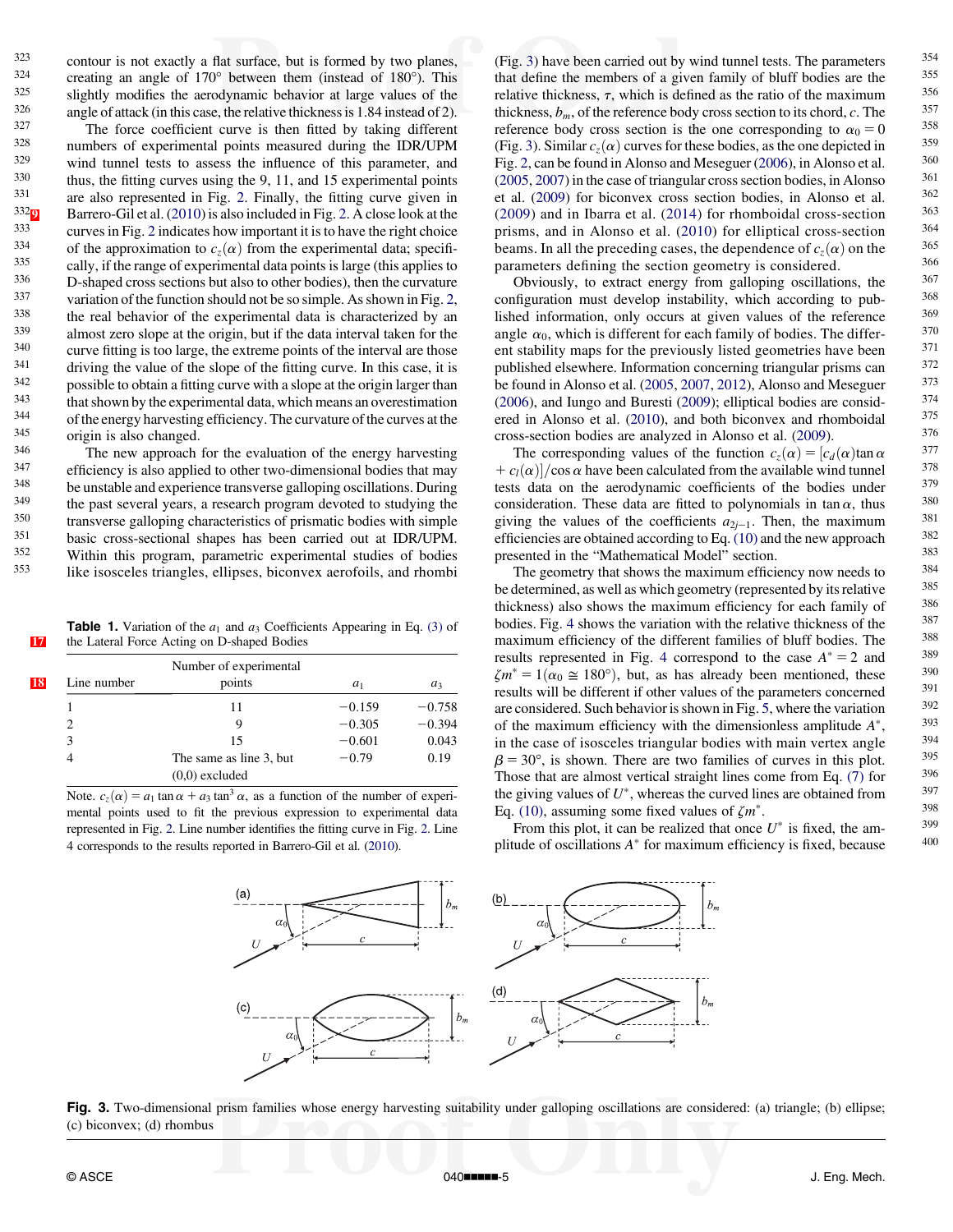<span id="page-5-0"></span>

Fig. 4. Maximum efficiency,  $\eta_{\text{max}}$ , versus relative thickness,  $\tau$ , of the different families of prisms shown in Fig. [3](#page-4-0); triangles at  $\alpha_0 \approx 180^\circ$ (triangles); rhombi (rhombi), biconvex (squares), and ellipses (circles); solid circles represent results of D-shaped bodies; vertical bars indicate [15](#page-8-0) the estimated error



Fig. 5. Variation of the maximum efficiency for energy harvesting,  $\eta_{\text{max}}$ , with the dimensionless amplitude of galloping oscillations,  $A^*$ , of a two-dimensional bluff body whose cross section is an isosceles triangle with a main vertex  $\beta = 30^{\circ}$ ; results correspond to  $\alpha_0 = 180^{\circ}$ ; numbers on the curves indicate the values of the reduced velocity,  $U^*$  (vertical lines) or the product of the reduced mass and the damping ratio,  $\zeta m^*$ ; the circle ( $A^* = 2$ ,  $\zeta m^* = 1$ ) represents the reference configuration selected [16](#page-8-0) to compare the efficiency of different galloping bluff bodies (Fig. 4)

401 the maximum position is obtained by differentiation of Eq. [\(7\),](#page-2-0) and  $\gamma m^*$  does not have an influence. The maximum efficiency grows as  $\zeta m^*$  does not have an influence. The maximum efficiency grows as<br>403 the parameter  $\zeta m^*$  grows [as deduced from Eq. (10)] and similar <sup>403</sup> the parameter  $\zeta m^*$  grows [as deduced from Eq. [\(10\)](#page-2-0)], and similar  $\frac{404}{\zeta}$  conclusions can be obtained by considering ony other order of the 404 conclusions can be obtained by considering any other order of the<br>405 concentration ( $A^* = 2$ ,  $\zeta m^* = 1$ ) parameters involved. The reference configuration ( $A^* = 2$ ,  $\zeta m^* = 1$ ) used to calculate the maximum efficiency of the different bluff  $406$ <br>hoding is proposed by a simple in Fig. 5. bodies is represented by a circle in Fig. 5.  $\frac{407}{20}$ <br>By keeping in mind Eqs. (7) and (10) ascharant result and  $\frac{408}{20}$ 

By keeping in mind Eqs.  $(7)$  and  $(10)$ , each geometrical con-<br>uration can be represented by a single point if the self-similar  $409$ figuration can be represented by a single point if the self-similar  $409$ <br>veribles  $A^*/U^*$  and  $T^*/(25m^*)$  are used instead of  $A^*$  and  $410$ variables  $A^*/U^*$  and  $\eta_{\text{max}}U^*/(2\zeta m^*)$  are used instead of  $A^*$  and  $\eta_{\text{max}}$ <br>n In these self-similar variables Fig. 5 reduces to  $A^*/U^* = 0.77$  411  $\eta_{\text{max}}$ . In these self-similar variables, Fig. 5 reduces to  $A^*/U^* = 0.77$  and  $\eta_{\text{max}}U^*/(2\zeta m^*) = 0.35$ . and  $\eta_{\text{max}}U^*/(2\zeta m^*) = 0.35$ .<br>The values of the self-similar variables change with the body <sup>413</sup>

shape, but it is remarkable that, within the validity range of this  $414$ <br>simplified model the transverse galloning energy harvesting properties simplified model, the transverse galloping energy harvesting prop-<br>erties of a given two-dimensional body can be summarized in erties of a given two-dimensional body can be summarized in  $^{416}$ <br>example point in the  $4*(H^*$  versus  $n = H^*/(27m^*)$  plane. a single point in the  $A^*/U^*$  versus  $\eta_{\text{max}}U^*/(2\zeta m^*)$  plane. 417<br>Concerning Fig. 4 in the case of triangular cross-section prisms 418

Concerning Fig. 4, in the case of triangular cross-section prisms,  $^{418}$ <br>ich are identified by the angle B of the main vertex tan B which are identi <sup>419</sup> fied by the angle b of the main vertex, tan b  $= b_m/(2c)$ , there are several instable regions in the  $\alpha_0$ - $\beta$  plane  $= 420$ <br>(Alongo at al. 2005, 2007, 2000, 2010, 2012), Alongo and Magazuar ([Alonso et al. 2005](#page-6-0), [2007](#page-6-0), [2009,](#page-6-0) [2010](#page-6-0), [2012;](#page-6-0) [Alonso and Meseguer](#page-6-0)  $\frac{421}{2006}$ ; lungo and Buresti 2009). One of these regions is in the vicinity  $\frac{422}{200}$ [2006;](#page-6-0) [Iungo and Buresti 2009](#page-6-0)). One of these regions is in the vicinity  $422$ <br>of  $g_2 = 180^\circ$ , whereas another one appears at approximately  $g_2 = 423$ of  $\alpha_0 = 180^\circ$ , whereas another one appears at approximately  $\alpha_0 = 60^\circ$  Obviously to obtain energy from the galloning oscillations  $424$  $= 60^\circ$ . Obviously, to obtain energy from the galloping oscillations,  $= 424$ <br>the body under consideration must undergo instability, which means the body under consideration must undergo instability, which means  $425$ <br>that at least the Glauert-Den Hartog criterion must be satisfied  $426$ that at least the Glauert-Den Hartog criterion must be satisfied.  $426$ <br>Teking this feet into consideration, only those configurations that  $427$ Taking this fact into consideration, only those configurations that  $\frac{427}{428}$  glority meet this exiterion  $\left(\alpha_{\alpha} \approx 180\right)$  have been considered in clearly meet this criterion ( $\alpha_0 \approx 180^\circ$ ) have been considered in  $\frac{428}{429}$ Fig. 4. 429

According to Fig. 4, triangular cross-section bodies at  $\alpha_0 = 180^\circ$  430 seem to be the more promising ones for energy harvesting from the 431 selloning pharamanan galloping phenomenon.

#### **Conclusions** 433

An improved approach to estimate the energy harvesting efficiency  $434$ <br>from the transverse galloning of bluff bodies using experimental  $435$ from the transverse galloping of bluff bodies using experimental  $435$ <br>data has been presented. The importance of properly choosing the  $436$ data has been presented. The importance of properly choosing the  $436$ <br>process of fitting the polynomial curve of the aerodynamic force  $437$ process of fitting the polynomial curve of the aerodynamic force<br>coefficient to the averaging that of data has been demonstrated coefficient to the experimental set of data has been demonstrated with existing experimental data from bodies with different cross  $439$ <br>sections and with data obtained from new experiments. It has been  $440$ sections and with data obtained from new experiments. It has been  $\frac{440}{120}$ proven that, unless the aerodynamic force coefficient experimental  $^{441}$ <br>curve is extremely simple experimental data cannot be fitted by  $^{442}$ curve is extremely simple, experimental data cannot be fitted by  $442$ <br>a cubic polynomial and bigher powered terms must be retained in  $443$ a cubic polynomial, and higher powered terms must be retained in the series expansion (3) to reproduce the real behavior.

The inappropriate election of the polynomial used to fit the ex-<br>imental data would give an unrealistic and an even too optimistic  $446$ perimental data would give an unrealistic and an even too optimistic  $446$ <br>canability of the given body to gather energy from wind flow or  $447$ capability of the given body to gather energy from wind flow, or,<br>in contrast, lead to discrear ding the given two-dimensional body in contrast, lead to disregarding the given two-dimensional body<br>shape. This is based on a wrong estimation of the energy harvesting  $\frac{448}{49}$ shape. This is based on a wrong estimation of the energy harvesting  $449$ <br>canability, which seems to be the case of isosceles triangular cross.  $450$ capability, which seems to be the case of isosceles triangular cross-<br>section hodies in Perryre Gil et al.  $(2010)$ section bodies in Barrero-Gil et al. [\(2010](#page-6-0)). <sup>451</sup><br>Another important conclusion is that although there are many <sup>452</sup>

Another important conclusion is that, although there are many  $452$ <br>ss-section shapes that show transverse galloning instability in  $453$ cross-section shapes that show transverse galloping instability in  $453$ <br>a range of angles of attack  $\alpha_0$ , from the point of view of energy  $454$ a range of angles of attack  $\alpha_0$ , from the point of view of energy  $454$ <br>harvesting only a few of them seem to be appropriate to give harvesting, only a few of them seem to be appropriate to give  $455$ <br>researchly velves of the maximum efficiency essecuted with the  $456$ reasonable values of the maximum efficiency associated with the  $456$ <br>extraction of energy from the incident wind. Values of the maximum  $457$ extraction of energy from the incident wind. Values of the maximum  $457$ <br>officiency of different families of prisms are provided and compared  $458$ efficiency of different families of prisms are provided and compared. 458<br>The most promising configuration seems to correspond to the re The most promising configuration seems to correspond to the re-<br>verse triangular cross-section prisms and if the study is confined  $460$ verse triangular cross-section prisms, and if the study is confined  $460$ <br>to isosceles triangles (identified by the angle  $\beta$  of the main vertex)  $461$ to isosceles triangles (identified by the angle  $\beta$  of the main vertex),  $\frac{461}{100}$  the maximum efficiency is reached for triangles with a vertex angle the maximum efficiency is reached for triangles with a vertex angle  $462$ <br>close to  $B = 60^{\circ}$ close to  $\beta = 60^\circ$ . 463<br>Eurthor experimental investigations concerning triangular bodies 464

Further experimental investigations concerning triangular bodies  $464$ <br>experience at al. 2014) demonstrated that inverted isosceles triangles  $465$ ([Ibarra et al. 2014](#page-6-0)) demonstrated that inverted isosceles triangles  $465$ <br>develop galloning instabilities at  $U^* \approx 25$ ; in the case of isosceles  $466$ develop galloping instabilities at  $U^* \cong 35$ ; in the case of isosceles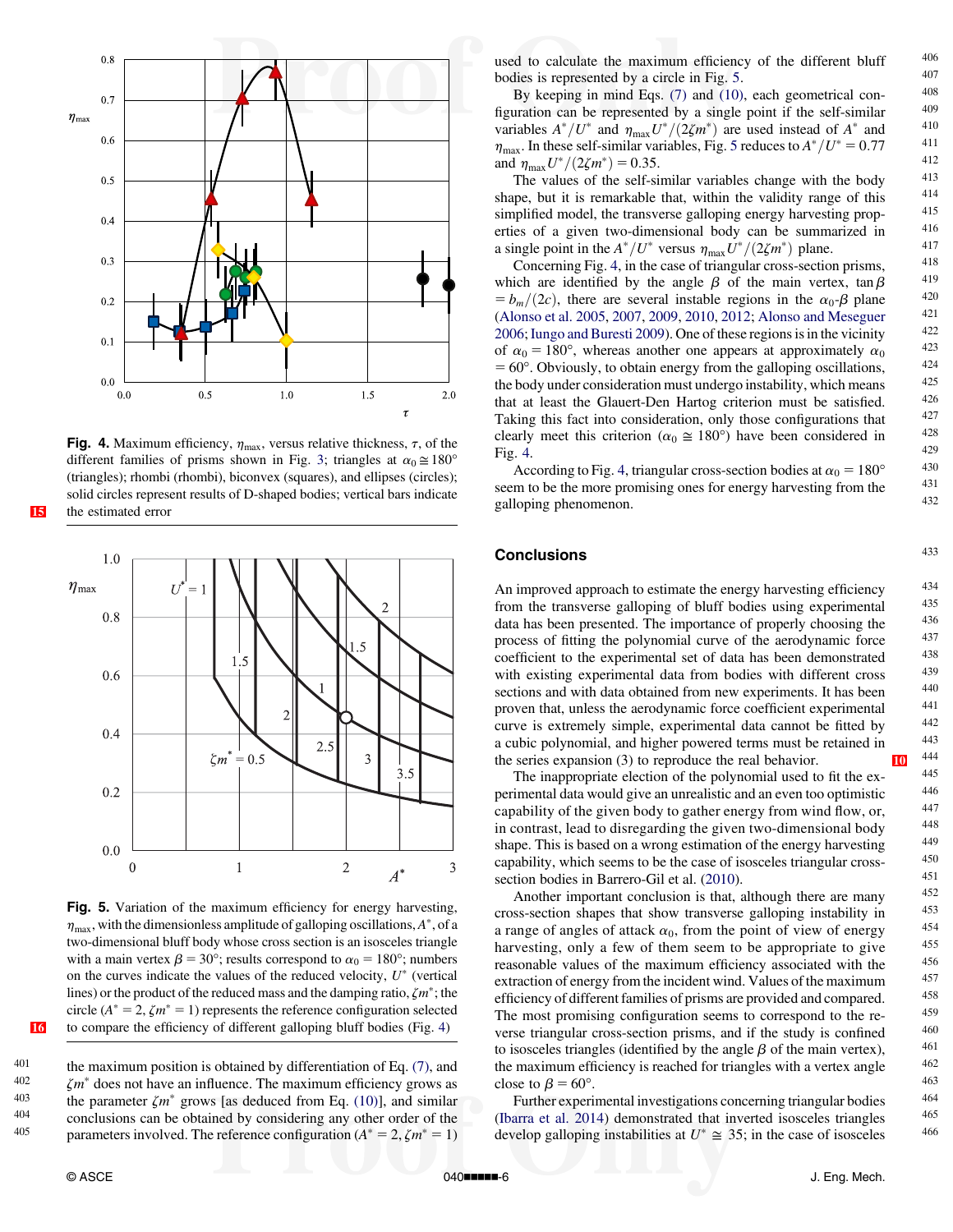<span id="page-6-0"></span>467 triangles with a main vertex  $\beta = 60^{\circ}$ , where U<sup>\*</sup> stands for the re-<br>468 directed vertex  $U^* = U/(\alpha \alpha)$ , where U is the six graced vertex the 468 duced velocity,  $U^* = U/(\omega_n c)$ , where U is the air speed,  $\omega_n$  is the 469 first natural hody frequency, and a is a characteristic langth. Before <sup>469</sup> first natural body frequency, and c is a characteristic length. Before<br><sup>470</sup> galloning occurs at lower wind velocities  $\mathbf{I}^* \approx 3$ , a vortex-induced 470 galloping occurs, at lower wind velocities,  $U^* \cong 3$ , a vortex-induced 471 vibration (VIV) opisode appears. However, this VIV opisode is of <sup>471</sup> vibration (VIV) episode appears. However, this VIV episode is of  $\frac{472}{100}$  less interest from the point of view of wind energy harvesting  $^{472}$  less interest from the point of view of wind energy harvesting,<br> $^{473}$  hogouse VIV takes place at low air velocity (thus the wind energy to  $^{473}$  because VIV takes place at low air velocity (thus, the wind energy to  $^{474}$  be gathered is small) and because of the small amplitude of the body  $^{474}$  be gathered is small) and because of the small amplitude of the body<br> $^{475}$  exaillations  $^{475}_{476}$  oscillations.

 $^{476}$  In galloping oscillations, these two effects are enlarged. In the approximants reported by Iberra et al. (2014), the galloping phe 477 experiments reported by Ibarra et al. (2014), the galloping phe-<br>478 momenon appears for  $U^* > 35$  whereas VIV oscillations occur at <sup>478</sup> nomenon appears for  $U^* > 35$ , whereas VIV oscillations occur at <br><sup>479</sup>  $U^* \approx 3$  as already stated, which implies the galloning wind kinetic  $U^* \cong 3$ , as already stated, which implies the galloping wind kinetic<br>480 energy is more than 100 times greater than the one associated with  $^{480}$  energy is more than 100 times greater than the one associated with  $^{481}$ <sup>481</sup> vortex shedding. The oscillation amplitudes are highly dissimilar,  $\frac{482}{2}$  and the ratio between calloring emplitude equilibrium  $\frac{4}{3}$  and <sup>482</sup> and the ratio between galloping amplitude oscillation,  $A_G$ , and  $A_{83}$  vortex-induced one  $A_{12}$  can be up to  $A_G/A_{12} > 4$ . In galloping 483 vortex-induced one,  $A_V$ , can be up to  $A_G/A_V \ge 4$ . In galloping<br>484 verocimentation the allowed maximum oscillation applitudes must  $^{484}$  experimentation, the allowed maximum oscillation amplitudes must<br> $^{485}$  he limited, and the experimental sequences should be stopped when  $^{485}$  be limited, and the experimental sequences should be stopped when<br> $^{486}$  experimental sequences should be stopped when  $^{486}$  such maxima of the oscillation amplitudes are reached, to avoid any  $^{487}$  $\frac{487}{188}$  damage to the setup.

488 From a practical point of view, the advantages of energy har-<br>489 vectors by using inverted isoscoles triangles are probably limited <sup>489</sup> vesting by using inverted isosceles triangles are probably limited  $\frac{490}{490}$  by the drawbacks of large amplitude oscillations and the potential  $^{490}$  by the drawbacks of large amplitude oscillations and the potential  $^{491}$  destructive of colloning instabilities but the expects of these  $^{491}$  destructive effects of galloping instabilities, but the aspects of these<br> $^{492}$  roblems are out of the scope of this paper. problems are out of the scope of this paper.

#### <sup>493</sup> References

- 494 Abdelkefi, A., Hajj, M. R., and Nayfeh, A. H. (2012a). "Power harvesting<br>495 from transverse callening of square ovlinder." Monlinger Dyn.  $70(2)$ 495 from transverse galloping of square cylinder." *[Nonlinear Dyn.](http://dx.doi.org/10.1007/s11071-012-0538-4)*, 70(2),  $\frac{496}{1355-1363}$
- 496 1355–[1363.](http://dx.doi.org/10.1007/s11071-012-0538-4)<br>
497 Abdelkefi, A., Hajj, M. R., and Nayfeh, A. H. (2012b). "Phenomena and<br>
498 modeling of piezoelectric energy harvesting from freely oscillating <sup>498</sup> modeling of piezoelectric energy harvesting from freely oscillating  $\frac{499}{2000}$  cylinders  $\frac{m}{2000}$   $\frac{70(2)}{1377}$   $\frac{1388}{1388}$
- 499 cylinders." *[Nonlinear Dyn.](http://dx.doi.org/10.1007/s11071-012-0540-x)*, 70(2), 1377–1388.<br>500 Abdelkefi, A., Hajj, M. R., and Nayfeh, A. H. (2012c). "Modeling and<br>501 applying of piazoacopalatic approximation "*Nonlinear Dyn.* 57(2).  $501$  analysis of piezoaeroelastic energy harvesters." *[Nonlinear Dyn.](http://dx.doi.org/10.1007/s11071-011-0035-1)*,  $67(2)$ ,  $925-939$
- 502 925–[939.](http://dx.doi.org/10.1007/s11071-011-0035-1)<br>
503 Abdelkefi, A., Hajj, M. R., and Nayfeh, A. H., (2013a). "Piezoelectric energy<br>
504 baryesting from transverse galloning of bluff bodies" Smart Mater  $^{504}$  harvesting from transverse galloping of bluff bodies." *Smart Mater*.<br> $^{505}$  $505$  Struct.,  $22(1)$ , 015014.<br>506 Abdelkefi A Navfeh A
- 506 Abdelkefi, A., Nayfeh, A. H., and Hajj, M. R. (2012d). "Design of pie-<br>507 zoaeroelastic energy harvesters "*Nonlinear Dyn*, 68(4), 519–530
- 507 zoaeroelastic energy harvesters." *[Nonlinear Dyn.](http://dx.doi.org/10.1007/s11071-011-0233-x)*, 68(4), 519–530.<br>
508 Abdelkefi, A., and Nuhait, A. O. (2013). "Modeling and performance<br>
509 applying and performance perceptive and performance 509 analysis of cambered wing-based piezoaeroelastic energy harvesters."<br>
510 [Smart Mater. Struct.](http://dx.doi.org/10.1088/0964-1726/22/9/095029), 22(9), 095029,<br>
511 Abdelkofi A. Seeplen J. M. McDowell, E. and Heij, M. P. (2013b)
- 511 Abdelkefi, A., Scanlon, J. M., McDowell, E., and Hajj, M. R. (2013b).<br>512 "Performance enhancement of piezoelectric energy between from  $512$  "Performance enhancement of piezoelectric energy harvesters from  $513$  wake galloning " Appl. Phys. Lett.  $103, 033903$  $513$  wake galloping." [Appl. Phys. Lett.](http://dx.doi.org/10.1063/1.4816075), 103, 033903.<br>514 Abdelkeft A. Van Z. and Haij M. P. (2013c). "Ma
- <sup>514</sup> Abdelkefi, A., Yan, Z., and Hajj, M. R. (2013c). "Modeling and nonlinear 515 analysis of piezoelectric energy harvesting from transverse galloping."<br>
516 [Smart Mater. Struct.](http://dx.doi.org/10.1088/0964-1726/22/2/025016), 22(2), 025016.<br>
517 Abdelkefi A. Yan Z, and Haii M, P. (2014). "Performance analysis of
- $517$  Abdelkefi, A., Yan, Z., and Hajj, M. R. (2014). "Performance analysis of salloning-hased piezoaeroelastic energy harvesters with different cross- $518$  galloping-based piezoaeroelastic energy harvesters with different cross-<br> $519$  section geometries." *L Intell Mater*, Syst. Strugt, 25(2), 246, 256.
- 519 section geometries." *[J. Intell. Mater. Syst. Struct.](http://dx.doi.org/10.1177/1045389X13491019)*, 25(2), 246–256.<br>520 Akaydin, H. D., Elvin, N., and Andreopoulos, Y. (2010). "Wake of a cyl-<br>521 inder: A paradigm for energy harvesting with piezoelectric materi For the state index of the paradigm for energy harvesting with piezoelectric materials."<br>  $522$  Exp. Fluids[, 49\(1\), 291](http://dx.doi.org/10.1007/s00348-010-0871-7)–304.<br>
S23 Alonso, G., and Meseguer, J. (2006). "A parametric study of the galloping<br>  $524$  instabilit
- $524$  instability of two-dimensional triangular cross-section bodies." [J. Wind](http://dx.doi.org/10.1016/j.jweia.2006.01.009)<br> $525$  Fina, Ind. Agreebyn, 04(4), 241, 253.
- $525$  [Eng. Ind. Aerodyn.](http://dx.doi.org/10.1016/j.jweia.2006.01.009), 94(4), 241–253.<br>
526 Alonso, G., and Meseguer, J. (2014). "Hysteresis phenomena in aero-<br>
527 dynamics "Hysteresis: Types applications and behavior patterns in com- $527$  dynamics." Hysteresis: Types, applications and behavior patterns in com-<br> $528$  dynamics. I. C. Disc. ad. Nove Science Dublishers, Hournouse, NY  $528$  plex systems, J. C. Dias, ed., Nova Science Publishers, Hauppauge, NY.<br> $529$  Alonso G. Meseguer, L. and Pérez-Grande, L. (2005). "Galloning oscil.
- $529$  Alonso, G., Meseguer, J., and Pérez-Grande, I. (2005). "Galloping oscil-<br> $530$  lations of two-dimensional triangular cross-sectional bodies." Evn  $530$  lations of two-dimensional triangular cross-sectional bodies." *[Exp.](http://dx.doi.org/10.1007/s00348-005-0974-8)*<br> $531$  *Eluids* 38(6) 789–795 <sup>531</sup> Fluids[, 38\(6\), 789](http://dx.doi.org/10.1007/s00348-005-0974-8)–795.
- Alonso, G., Meseguer, J., and Pérez-Grande, I. (2007). "Galloping stability  $532$ <br>of triangular cross-sectional bodies: A systematic approach " I Wind  $533$ of triangular cross-sectional bodies: A systematic approach." [J. Wind](http://dx.doi.org/10.1016/j.jweia.2007.01.012)<br>  $\frac{533}{534}$ <br>  $\frac{534}{534}$ [Eng. Ind. Aerodyn.](http://dx.doi.org/10.1016/j.jweia.2007.01.012), 95(9–11), 928–940.<br>neo G. Mosequer J. Sanz Andrée A. and Valere E. (2010). "On the 535
- Alonso, G., Meseguer, J., Sanz-Andrés, A., and Valero, E. (2010). "On the  $\frac{535}{20}$  ralloning instability of two dimensional bodies having elliptical cross  $\frac{536}{20}$ galloping instability of two-dimensional bodies having elliptical cross-<br>socions  $\frac{336}{1000}$  for  $\frac{1 \text{ Wind F} \times \text{Find A} \times \text{Gind A}}{2 \text{ Gind A} \times \text{Gind B}}$  537 sections." [J. Wind Eng. Ind. Aerodyn.](http://dx.doi.org/10.1016/j.jweia.2010.02.002),  $98(8-9)$ ,  $438-448$ . 537<br>ness G. Senz J obers A. and Messauer, J. (2012). "Hysterosis photos. 538
- Alonso, G., Sanz-Lobera, A., and Meseguer, J. (2012). "Hysteresis phe- $^{538}$  nomena in transverse calloning of triangular cross section bodies." nomena in transverse galloping of triangular cross-section bodies."  $539$ <br>L. Fluide Struct,  $33, 243, 251$  51 [J. Fluids Struct.](http://dx.doi.org/10.1016/j.jfluidstructs.2012.04.008), 33, 243–251. 540<br>
Suppose G. Velore  $F_{\text{tot}}$  and Messeuger J. (2000). "An engly sign that  $541$
- Alonso, G., Valero, E., and Meseguer, J. (2009). "An analysis on the  $\frac{541}{4}$  dependence on cross section geometry of galloning stability of two  $\frac{542}{4}$ dependence on cross section geometry of galloping stability of two-<br>dimensional hodies having either biconuax or rhomboidal gross sec.  $543$ dimensional bodies having either biconvex or rhomboidal cross sec-<br>tions "Fur I Mach B/Fluids 28(2) 328 334 tions." [Eur. J. Mech. B/Fluids](http://dx.doi.org/10.1016/j.euromechflu.2008.09.004), 28(2), 328–334.  $^{544}$ <br>e J. S. and Jaman, D. J. (2014). "Aeroelastic characteristics of linear 545
- Bae, J. S., and Inman, D. J. (2014). "Aeroelastic characteristics of linear  $545$ <br>and nonlinear piezo-aeroelastic energy harvester." *Lintell Mater Syst* 546 and nonlinear piezo-aeroelastic energy harvester." [J. Intell. Mater. Syst.](http://dx.doi.org/10.1177/1045389X13498312) 546<br>Struct. 25(4), 401, 416 <sup>547</sup> Struct.[, 25\(4\), 401](http://dx.doi.org/10.1177/1045389X13498312)–416.
- Barrero-Gil, A., Alonso, G., and Sanz-Andrés, A. (2010). "Energy har-<br>usering from transverse colleging." L. Savy d. What (2004), 2872 vesting from transverse galloping." [J. Sound Vibrat.](http://dx.doi.org/10.1016/j.jsv.2010.01.028), 329(14), 2873–
549<br> [2883.](http://dx.doi.org/10.1016/j.jsv.2010.01.028)<br>
2873–
2883.<br>
2874 Wolff E. and Garcia E. (2011) "Aeroelastic flutter energy 551
- Bryant, M., Wolff, E., and Garcia, E. (2011). "Aeroelastic flutter energy  $551$  harvester design: The sensitivity of the driving instability to system  $552$ harvester design: The sensitivity of the driving instability to system  $552$ <br>parameters "Smart Mater Struct 20(12) 125017 parameters." [Smart Mater. Struct.](http://dx.doi.org/10.1088/0964-1726/20/12/125017), 20(12), 125017. <sup>553</sup><br>p. Hartec, J. B. (1065). Mark with all vibrations, 4th Ed., McCraw Hill. 554
- Den Hartog, J. P. (1965). *Mechanical vibrations*, 4th Ed., McGraw Hill, 555 May York New York. 555<br>ará A and Michelin S. (2011). "Piezoelectric counling in energy 556
- Doaré, A., and Michelin, S. (2011). "Piezoelectric coupling in energy-<br>harvesting fluttering flexible plates: Linear stability analysis and con-<br>557 harvesting fluttering flexible plates: Linear stability analysis and con-<br> $557$ <br> $558$ version efficiency." *[J. Fluids Struct.](http://dx.doi.org/10.1016/j.jfluidstructs.2011.04.008)*, 27(8), 1357–1375.<br>
version Struct. A. Vising W. C. B. De Mercui C. In and Inman D. J. (2010). "On 559
- Erturk, A., Vieira, W. G. R., De Marqui C., Jr, and Inman, D. J. (2010). "On  $559$  the energy harvesting potential of piezoaeroelastic systems " Apple  $560$ the energy harvesting potential of piezoaeroelastic systems." [Appl. Phys.](http://dx.doi.org/10.1063/1.3427405)  $I_{\text{eff}}$  =  $\frac{560}{561}$ Lett.[, 96, 184103.](http://dx.doi.org/10.1063/1.3427405)  $\frac{1}{2}$ <br>upert H (1919) "The rotation of an aerofoil about a fixed axis" 562
- Glauert, H. (1919). "The rotation of an aerofoil about a fixed axis." 562<br>(British) Advisory Committee for Aeronautics (ABC) R & M No. 505 563 (British) Advisory Committee for Aeronautics (ARC) R & M No. 595,  $563$ <br>Tech Rep. of ARC for 1918–1919 His Majasty's Stationery Office 564 Tech. Rep. of ARC for 1918–1919, His Majesty's Stationery Office,  $^{564}$ <br>London  $^{443-447}$ London, 443–447.  $\frac{565}{200}$
- Grouthier, C., Michelin, S., and de Langre, E. (2012). "Energy harvesting  $566$  using vortex-induced vibrations of tensioned cables." <sup>567</sup> using vortex-induced vibrations of tensioned cables." [11](#page-8-0)
- Hobbs, W. B., and Hu, D. L. (2012). "Tree-inspired piezoelectric energy  $568$ <br>harvesting " *L Eluids Structures* 28, 103-114
- harvesting." *[J. Fluids Structures](http://dx.doi.org/10.1016/j.jfluidstructs.2011.08.005)*, 28, 103–114. 569<br>
Ibarra, D., Sorribes, F., Alonso, G., and Meseguer, J. (2014). "Transverse 570<br>
salloning of two-dimensional bodies baying a rhombic cross-section." 571 galloping of two-dimensional bodies having a rhombic cross-section."  $571$ <br>[J. Sound Vibrat.](http://dx.doi.org/doi.org/10.1016/j.jsv.2014.02.030), 333(13), 2855–2865.  $572$ <br>Iungo, G. V., and Buresti, G. (2009). "Experimental investigation on the  $573$ <br>expedimental looks and
- aerodynamic loads and wake flow features of low aspect-ratio triangular  $574$ <br>nrisms at different wind directions  $\frac{n}{L}$  Fluids Struct 25(7) 1119– $575$ prisms at different wind directions." *[J. Fluids Struct.](http://dx.doi.org/10.1016/j.jfluidstructs.2009.06.004)*, 25(7), 1119–575<br>[1135.](http://dx.doi.org/10.1016/j.jfluidstructs.2009.06.004) 576<br>Jung, H.-J., and Lee, S. W. (2011). "The experimental validation of a new<br>new harvesting system based on the wake calloning phenomenon."
- energy harvesting system based on the wake galloping phenomenon." 578<br> [Smart Mater. Struct.](http://dx.doi.org/10.1088/0964-1726/20/5/055022), 20(5), 055022. 579<br>  $\mu$  H, Lee S, W, and Jang, D, D, (2000). "Esseibility study on a 580
- Jung, H.-J., Lee, S. W., and Jang, D. D. (2009). "Feasibility study on a <sup>580</sup><br>new energy harvesting electromagnetic device using aerodynamic in 581 new energy harvesting electromagnetic device using aerodynamic in-<br>stability." IEEE Trans Magn.  $45(10)$ ,  $4376$ ,  $4370$ stability." [IEEE Trans. Magn.](http://dx.doi.org/10.1109/TMAG.2009.2024769), 45(10), 4376–4379.  $582$ <br>S. S. C. Chow, V. T. Log. T. S. and Vazdoni, M. G. (1008). "Stability.  $583$
- Luo, S. C., Chew, Y. T., Lee, T. S., and Yazdani, M. G. (1998). "Stability  $583$ <br>to translational galloning vibration of cylinders at different mean angles  $584$ to translational galloping vibration of cylinders at different mean angles  $584$ <br>of ottook  $\frac{3}{2}$  L Sound Vibrat, 215(5), 1183, 1104 of attack." *[J. Sound Vibrat.](http://dx.doi.org/10.1006/jsvi.1998.1639)*,  $215(5)$ ,  $1183-1194$ .<br>
ckowski A W and Williamson C H K (2013) "An experimental 586
- Mackowski, A. W., and Williamson, C. H. K. (2013). "An experimental  $^{586}$  investigation of vertex induced vibration with nonlinear restoring forces." investigation of vortex-induced vibration with nonlinear restoring forces." 587<br>S88 Phys. Fluids[, 25, 087101.](http://dx.doi.org/10.1063/1.4819082)  $\frac{588}{250}$ <br>https://www.com/2010/https://www.com/2010/https://www.com/2010/https://www.com/2010/https://www.com/2010/https://www.com/2010/https://www.com/2010/https://www.com/2010/https://www.c
- Mehmood, A., Abdelkefi, A., Hajj, M. R., Nayfeh, A. H., Akhtar, I., and  $^{589}$ <br>Nubait A. O. (2013). "Piezoelectric energy betweeting from vortex 590 Nuhait, A. O. (2013). "Piezoelectric energy harvesting from vortex-<br>induced vibrations of circular cylinder." *L* Sound Vibrat 332(19) 591 induced vibrations of circular cylinder." [J. Sound Vibrat.](http://dx.doi.org/10.1016/j.jsv.2013.03.033),  $332(19)$ ,  $591$ <br> $4656$ ,  $4667$ 592<br>udescher E and Bockwell D (1004) Flow induced vibrations An 593
- Naudascher, E., and Rockwell, D. (1994). Flow induced vibrations—An 593<br>engineering quide A A Balkema Rotterdam Netherlands 594 *engineering guide*, A. A. Balkema, Rotterdam, Netherlands. 594<br> **V** T Juo **S** C and Chaw **V** T (2005) "On using high order 595
- Ng, Y. T., Luo, S. C., and Chew, Y. T. (2005). "On using high-order  $595$  nolynomial curve fits in the quasi-steady theory for square-cylinder  $596$ polynomial curve fits in the quasi-steady theory for square-cylinder  $^{596}$ <br>square-cylinder  $^{596}$ galloping." *[J. Fluids Struct.](http://dx.doi.org/10.1016/j.jfluidstructs.2004.02.008)*, 20(1), 141–146.  $597$ <br>reds M. (1060). "Acroalastic salloping of prigmatic hadies." *J. Franc* 598
- Novak, M. (1969). "Aeroelastic galloping of prismatic bodies." *J. Engrg.*  $\frac{598}{599}$ Mech. Div., 96, 115–142.<br>wak. M. (1972). "Galloning oscillations of prismatic structures." *I. Engre* 600
- Novak, M. (1972). "Galloping oscillations of prismatic structures." *J. Engrg.* 600<br>Mech Div. 98, 27–46 Mech. Div., 98, 27-46.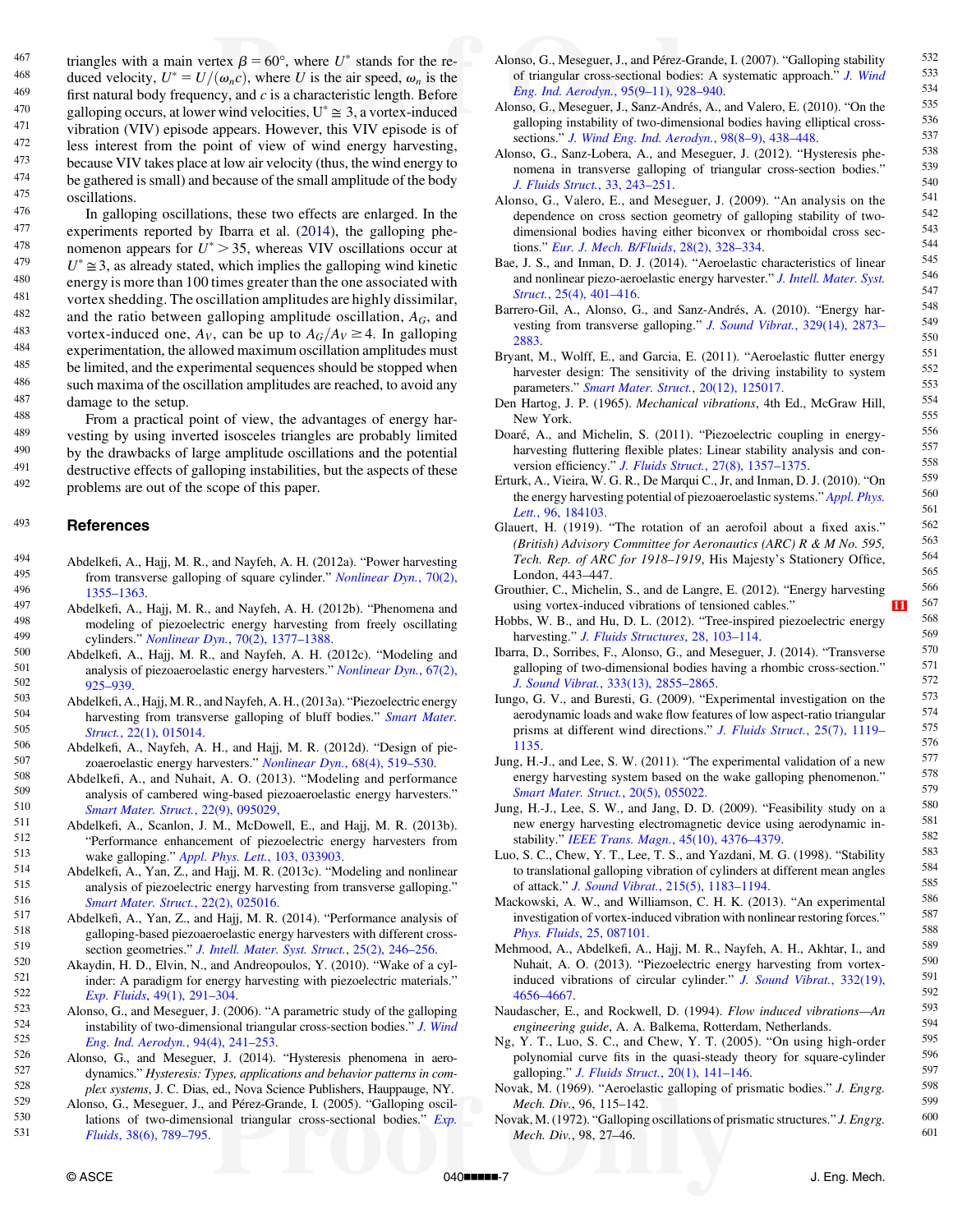- 
- 
- 
- 
- 
- 
- 
- <span id="page-7-0"></span>602 Novak, M., and Tanaka, H. (1974). "Effect of turbulence on galloping 603 instebility." *L* Engag, *Magh*, Div. 100, 27, 47 <sup>603</sup> instability." *J. Engrg. Mech. Div.*, 100, 27–47.<br><sup>604</sup><sub>[7]</sub> Païdoussis, M., Price, S., and de Langre, E. (2)
- $\frac{604}{20}$  $\frac{604}{20}$  $\frac{604}{20}$  Païdoussis, M., Price, S., and de Langre, E. (2011). Fluid–structure  $\frac{605}{20}$  interactions: Cross-flow-induced instabilities. Cambridge University  $\frac{605}{606}$  interactions: Cross-flow-induced instabilities, Cambridge University<br> $\frac{606}{606}$  Press Cambridge U.K. 15–104  $606$  Press, Cambridge, U.K., 15–104.<br> $607$  Peng L and Chen G S (2012) "Flow
- <sup>607</sup> Peng, J., and Chen, G. S. (2012). "Flow-oscillating structure interactions and  $\frac{608}{\text{F}}$  the applications to propulsion and energy harvest." *Appl. Phys. Res.*, 4(2). 608 $\Box$  the applications to propulsion and energy harvest." [Appl. Phys. Res.](http://dx.doi.org/10.5539/apr.v4n2p1), 4(2).<br>609 Dong Z, and Zby O, (2000). "Energy harvesting through flow induced
- <sup>609</sup> Peng, Z., and Zhu, Q. (2009). "Energy harvesting through flow-induced our oscillations of a foil "*Phys Fluids* 21, 123602 <sup>610</sup> oscillations of a foil." *Phys. Fluids*[, 21, 123602.](http://dx.doi.org/10.1063/1.3275852)<br><sup>611</sup> Sewatkar, C. M. Sharma, A., and Agrawal, A. (2012)
- 611 Sewatkar, C. M., Sharma, A., and Agrawal, A. (2012). "On energy transfer 612 in flow around a row of transversely oscillating square cylinders at low  $\frac{612}{613}$  in flow around a row of transversely oscillating square cylinders at low  $\frac{613}{613}$
- 613 Reynolds number." *[J. Fluids Struct.](http://dx.doi.org/10.1016/j.jfluidstructs.2012.03.002)*, 31, 1–17.<br>614 Sirohi, J., and Mahadik, R. (2011). "Piezoelectric wind energy harvester for<br>615 Iow-nower sensors "*J. Intell Mater. Syst. Struct.* 22(18). 2215–2228.
- 615 low-power sensors." *[J. Intell. Mater. Syst. Struct.](http://dx.doi.org/10.1177/1045389X11428366)*, 22(18), 2215–2228.<br>616 Sirohi, J., and Mahadik, R. (2012). "Harvesting wind energy using a gal-<br>617 loning piezoelectric beam." *J. Vib. Acoust*. 134, 011009 loping piezoelectric beam." J. Vib. Acoust.[, 134, 011009.](http://dx.doi.org/10.1115/1.4004674)
- <sup>618</sup> St. Clair, D., Bibo, A., Sennakesavababu, V. R., Daqaq, M. F., and Li, G. (2010). "A scalable concept for micropower generation using flow-<br>induced self-excited oscillations." [Appl. Phys. Lett.](http://dx.doi.org/10.1063/1.3385780), 96, 144103. 620<br>on L. Païdoussis P. and Jang J. (2009). "Cantilevered flexible plates in 621
- Tang, L., Païdoussis, P., and Jang, J. (2009). "Cantilevered flexible plates in  $^{621}$  axial flow: Epergy transfer and the concept of flutter-mill " J. Sound  $^{622}$ axial flow: Energy transfer and the concept of flutter-mill." *[J. Sound](http://dx.doi.org/10.1016/j.jsv.2009.04.041)* 622<br>Vibrat 326(1–2) 263–276 Vibrat.,  $326(1-2)$ ,  $263-276$ . 623<br>  $\bullet$  Ge E and Hong V (2012) "A raview of recent studies on vortex 624
- Wu, X., Ge, F., and Hong, Y. (2012). "A review of recent studies on vortex-<br>induced vibrations of long slopder ovlinders " L Elvide Struct, 28, 202, 202, FRI induced vibrations of long slender cylinders." *J. Fluids Struct*., 28, 292–308. **[13](#page-8-0)** 626<br>ao I Tang J and Yang Y 2012 "Small wind energy harvesting from 626
- Zhao, L., Tang, L., and Yang, Y. 2012. "Small wind energy harvesting from  $\frac{626}{\text{sallonine}}$  using piezoelectric materials "ASME 2012 Conf. on Smart  $\frac{627}{\text{galon}}$ galloping using piezoelectric materials." ASME 2012 Conf. on Smart  $\frac{627}{628}$ <br>Materials Adaptive Structures and Intelligent Systems ASME New  $\frac{628}{628}$ *Materials, Adaptive Structures and Intelligent Systems, ASME, New*  $628$   $629$ 629<br>29 – York, 919–927.<br>20 – 630 – O (2011) "Ontimal frequency for flow energy baryesting of a flanning of the C
- Zhu, Q. (2011). "Optimal frequency for flow energy harvesting of a flapping  $\frac{630}{631}$ " J. Fluid Mech. 675, 495–517. foil." *[J. Fluid Mech.](http://dx.doi.org/10.1017/S0022112011000334)*, 675, 495–517.  $\frac{631}{1000}$  (531 m) O Haase M and Wu C H (2009) "Modeling the canacity of a  $\frac{632}{1000}$
- Zhu, Q., Haase, M., and Wu, C. H. (2009). "Modeling the capacity of a  $^{632}$  novel flow-energy harvester." Annl Math Modell 33(5) 2207-2217 633 novel flow-energy harvester." [Appl. Math. Modell.](http://dx.doi.org/10.1016/j.apm.2008.05.027), 33(5), 2207-2217.